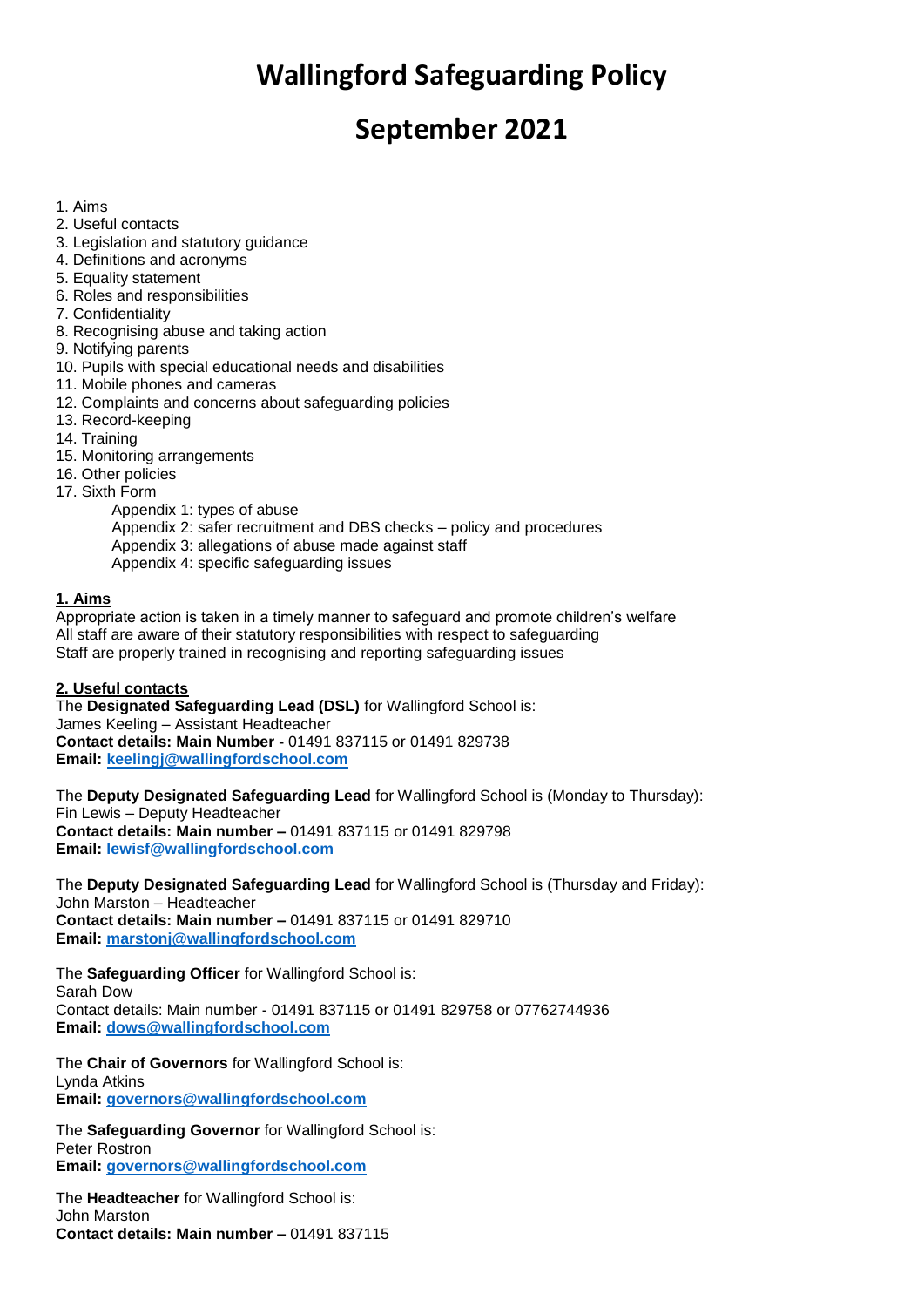If school is uncontactable (closed for the day, the weekend, or during school holidays) then the following numbers are useful points of contact:

# **LADO team** - 01865 810603

The **Police** non-emergency number is: 101

**Childline** is: 0800 1111

# **School nurses in Wallingford Community Hospital** is: 01865 904225.

The **Channel Helpline** (for raising concerns about extremism with respect to a pupil) is: 020 7340 7264

# **3. Legislation and statutory guidance**

This policy is based on the Department for Education's statutory guidance [Keeping Children Safe in Education](https://www.gov.uk/government/publications/keeping-children-safe-in-education--2) and [Working Together to Safeguard Children,](https://www.gov.uk/government/publications/working-together-to-safeguard-children--2) and the [Governance Handbook.](https://www.gov.uk/government/publications/governance-handbook) Wallingford School complies with this guidance.

This policy is also based on the following legislation:

Part 3 of the schedule to the [Education \(Independent School Standards\) Regulations 2014,](http://www.legislation.gov.uk/uksi/2014/3283/schedule/part/3/made) which places a duty on schools to safeguard and promote the welfare of pupils at the school .

The [Children Act 1989](http://www.legislation.gov.uk/ukpga/1989/41) (and [2004 amendment\)](http://www.legislation.gov.uk/ukpga/2004/31/contents), which provides a framework for the care and protection of children. Section 5B(11) of the Female Genital Mutilation Act 2003, as inserted by section 74 of the [Serious Crime Act 2015,](https://www.legislation.gov.uk/ukpga/2015/9/part/5/crossheading/female-genital-mutilation) which places a statutory duty on teachers to report to the police where they discover that female genital mutilation (FGM) appears to have been carried out on a girl under 18.

[Statutory guidance on FGM,](https://www.gov.uk/government/publications/multi-agency-statutory-guidance-on-female-genital-mutilation) which sets out responsibilities with regards to safeguarding and supporting girls affected by FGM

[The Rehabilitation of Offenders Act 1974,](https://www.legislation.gov.uk/ukpga/1974/53) which outlines when people with criminal convictions can work with children Schedule 4 of the [Safeguarding Vulnerable Groups Act 2006,](https://www.legislation.gov.uk/ukpga/2006/47/schedule/4) which defines what 'regulated activity' is in relation to children

[Statutory guidance on the](https://www.gov.uk/government/publications/prevent-duty-guidance) Prevent duty, which explains schools' duties under the Counter-Terrorism and Security Act 2015 with respect to protecting people from the risk of radicalisation and extremism

This policy also complies with our funding agreement and articles of association.

# **4. Definitions and acronyms**

Safeguarding and promoting the welfare of children means:

Protecting children from maltreatment

Preventing impairment of children's health or development

Ensuring that children grow up in circumstances consistent with the provision of safe and effective care Taking action to enable all children to have the best outcomes

**Child protection** is part of this definition and refers to activities undertaken to prevent children suffering, or being likely to suffer, significant harm.

**Abuse** is a form of maltreatment of a child and may involve inflicting harm or failing to act to prevent harm. Appendix 1 explains the different types of abuse.

**Neglect** is a form of abuse and is the persistent failure to meet a child's basic physical and/or psychological needs, likely to result in the serious impairment of the child's health or development. Appendix 1 defines neglect in more detail.

**Sexting** (also known as youth produced sexual imagery) is the sharing of sexual imagery (photos or videos) by children.

**Children** includes everyone under the age of 18.

**Upskirting** is the taking of images or videos of a sexually intrusive nature up someone's skirt without their permission.

Common acronyms used in this document:

CAMHS - Child and Adolescent Mental Health Services are services that support young people with their mental health.

CIN – Child in need. This is a form of social services plan and includes children who are aged under 18 and need local authority services to achieve or maintain a reasonable standard of health or development, or need local authority services to prevent significant or further harm to health or development.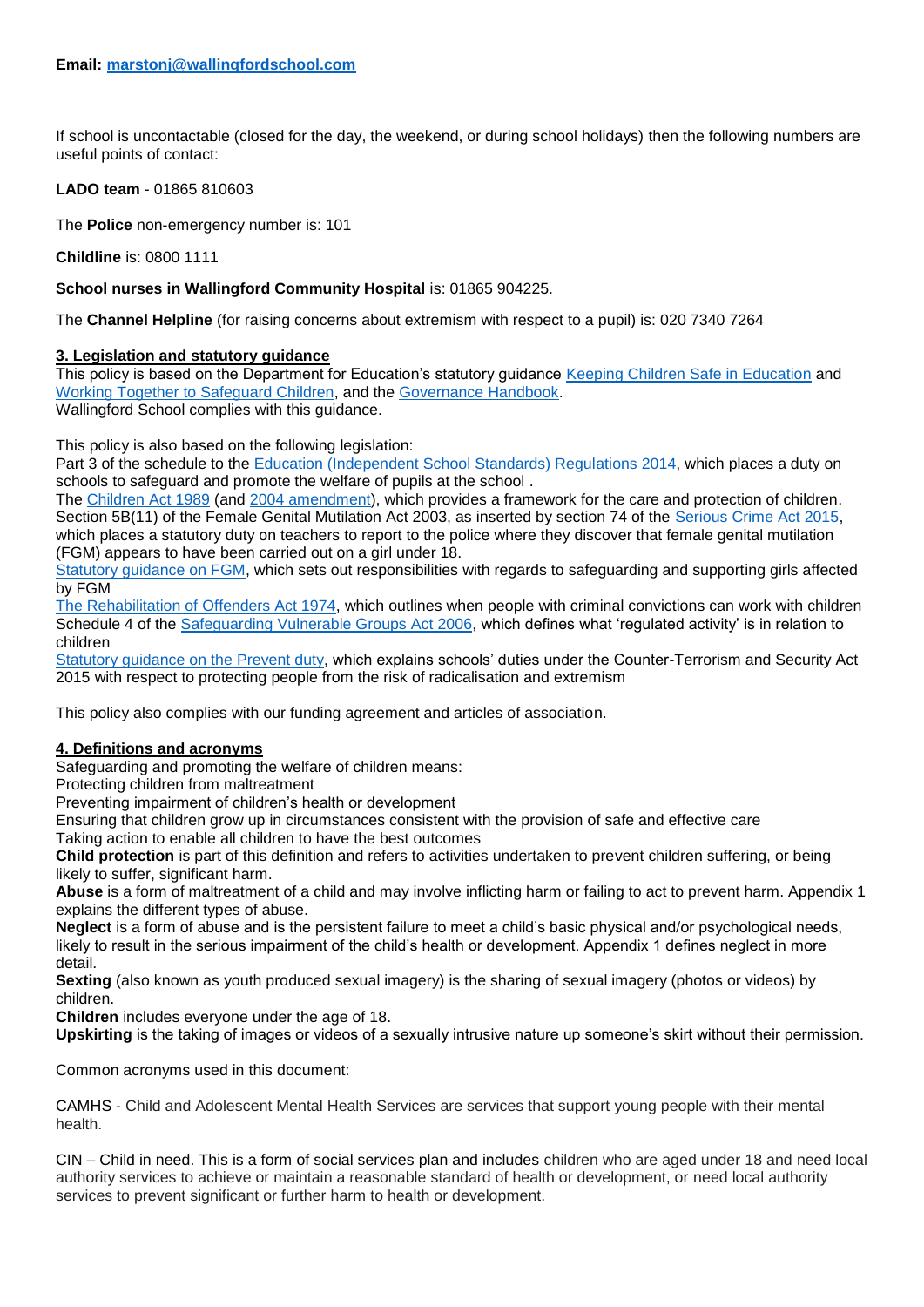CP – Child protection. This is another form of social services plan and represents measures and structures to prevent and respond to abuse, neglect, exploitation and violence affecting children. Child protection means safeguarding children from harm. Harm includes violence, abuse, exploitation and neglect.

CPOMS - Child Protection Online Management System. This is an online system used to record and create chronologies surrounding safeguarding and behavioural issues.

CSE – Child sexual exploitation. This is a type of sexual abuse. When a child or young person is exploited they're given things, like gifts, drugs, money, status and affection, in exchange for performing sexual activities.

DBS - Disclosure and Barring Service, once known as the CRB (Criminal Records Bureau) check, this is used as part of the recruitment process at school. All candidates need to have a valid DBS certificate before starting in their role.

DPA – Data protection act. This is based around eight principles of 'good information handling'. These give people specific rights in relation to their personal information and place certain obligations on those organisations that are responsible for processing it.

DSL – Designated safeguarding lead. This is the person in charge of safeguarding on school site on a day to day basis. All safeguarding concerns and disclosures are passed to this person for advice and further actions to be taken.

DDSL – Deputy designated safeguarding lead. This is the person in charge of safeguarding on school site on a day to day basis when the DSL is not present. In those situations all safeguarding concerns and disclosures are passed to this person for advice and further actions to be taken.

FGM – Female genital mutilation - is a procedure where the female genitals are deliberately cut, injured or changed, but there's no medical reason for this to be done. It's also known as female circumcision or cutting.

HBV – Honour based violence, is a crime or incident which has or may have been committed to protect or defend the honour of the family and/or community.

IICSA – Independent inquiry into child sexual abuse. This was an inquiry established to examine how the country's institutions handled their duty of care to protect children from sexual abuse.

LA – Local authority is an organization that is officially responsible for all the public services and facilities in a particular area. For Wallingford School this is Oxfordshire County Council.

LADO - Local Authority Designated Officer works within Children's Services and gives advice and guidance to employers, organisations and other individuals who have concerns about the behaviour of an adult who works with children and young people.

LCSS - Locality and Community Support Service is an organisation that gives advice and guidance with regard to safeguarding and links into partner agencies across Oxfordshire. It allows professionals to gain advice in a no names capacity.

MASH – Multi-agency safeguarding hub team which identifies risks to vulnerable adults and children. If an immediate response from Children's Social Care is necessary.

NSPCC - National Society for the Prevention of Cruelty to Children. A charitable organisation whose services help children who've been abused, protect children at risk and find the best ways to prevent child abuse from ever happening.

PSHE - Personal, social, health and economic education is an important and necessary part of all pupils' education.

SEN – Special educational needs refers to any student who may find it harder to learn than the majority of children of the same age, or they may have a disability which prevents or hinders them from making use of the educational facilities provided for other children.

SEND - Special educational needs and disabilities refers to any student who may find it harder to learn than the majority of children of the same age, or they may have a disability which prevents or hinders them from making use of the educational facilities provided for other children.

SENDco - Special educational needs and disabilities coordinator is the member of staff within school who coordinates the provision for children with special educational needs or disabilities in schools.

The following **3 safeguarding partners** are identified in Keeping Children Safe in Education (and defined in the Children Act 2004, as amended by chapter 2 of the Children and Social Work Act 2017). They will make arrangements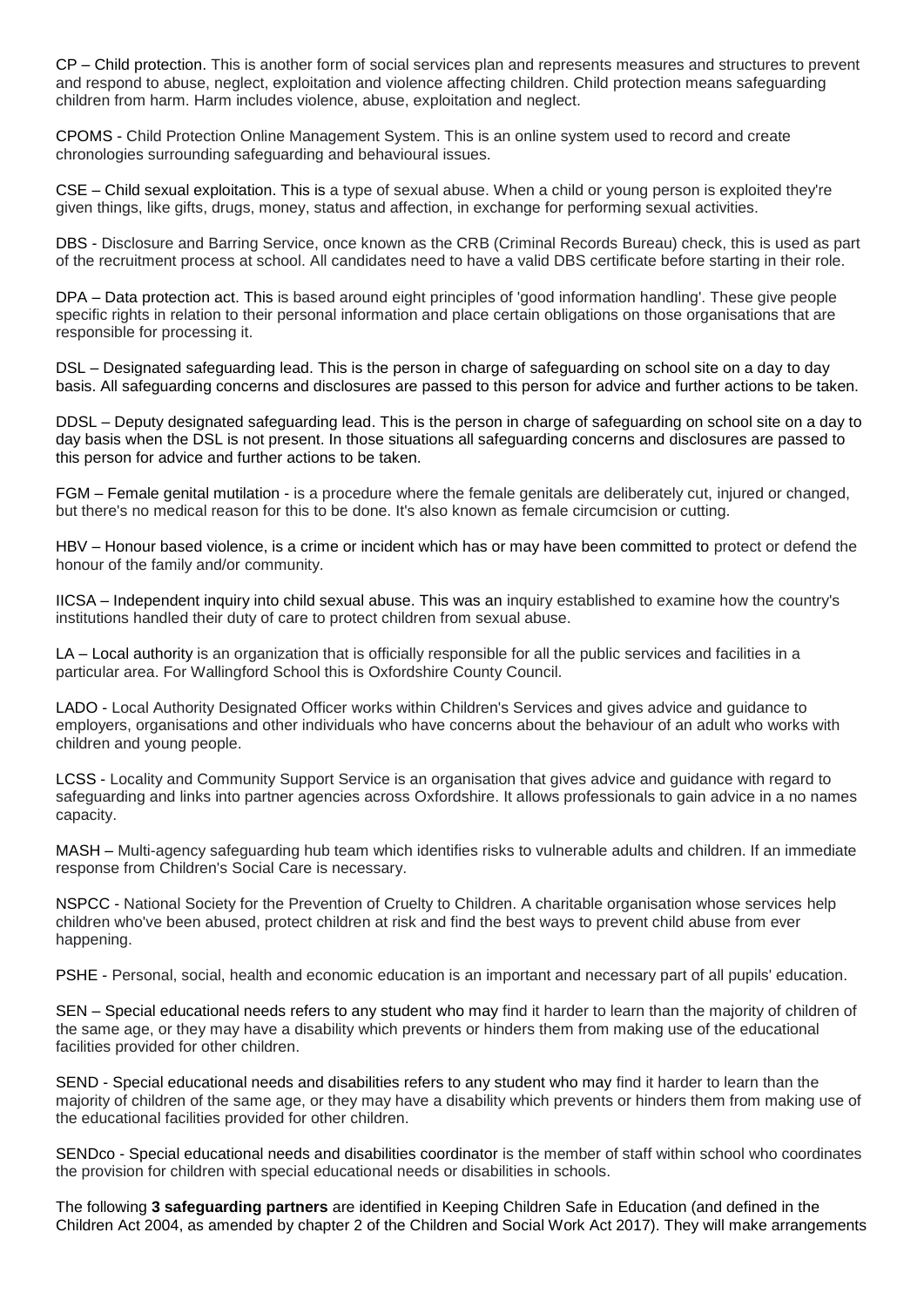to work together to safeguard and promote the welfare of local children, including identifying and responding to their needs:

The local authority (LA)

A clinical commissioning group for an area within the LA

The chief officer of police for a police area in the LA area

# **5. Equality statement**

Some children have an increased risk of abuse, and additional barriers can exist for some children with respect to recognising or disclosing it. We are committed to anti-discriminatory practice and recognise children's diverse circumstances. We ensure that all children have the same protection, regardless of any barriers they may face. We give special consideration to children who:

- Have special educational needs or disabilities (SEND) (see section 10)
- Are young carers
- May experience discrimination due to their race, ethnicity, religion, gender identification or sexuality
- Have English as an additional language
- Are known to be living in difficult situations for example, temporary accommodation or where there are issues such as substance abuse or domestic violence
- Are at risk of FGM, sexual exploitation, forced marriage, or radicalisation
- Are asylum seekers
- Are at risk due to either their own or a family member's mental health needs
- Are looked after or previously looked after

# **6. Roles and responsibility**

Safeguarding and child protection is **everyone's** responsibility. This policy applies to all staff, volunteers and governors and is consistent with the procedures of the 3 safeguarding partners for each school. Our policy and procedures also apply to extended school and off-site activities.

# **6.1 All staff**

All staff must read and understand part 1 and Annex A of the Department for Education's statutory safeguarding guidance, [Keeping Children Safe in Education,](https://www.gov.uk/government/publications/keeping-children-safe-in-education--2) and re-read this guidance at least annually. All staff will confirm that they have read and understood key documentation, which will include Part 1 and Annex A of Keeping Children Safe in Education, this policy, the school's Code of Conduct, Whistleblowing Policy and Behaviour Policy.

# All staff will be aware of:

Our systems which support safeguarding, including the role and identity of the designated safeguarding lead (DSL) and their deputy, and the safeguarding response to children who go missing from education.

The Early Help Assessment (previously known as the Common Assessment Framework) and their role in it, including identifying emerging problems, liaising with the DSL and/or DDSL, and sharing information with other professionals to support early identification and assessment.

The process for making referrals to local authority children's social care and for statutory assessments that may follow a referral, including the role they might be expected to play.

What to do if they identify a safeguarding issue or a child tells them they are being abused or neglected, including specific issues such as FGM, and how to maintain an appropriate level of confidentiality while liaising with relevant professionals.

The signs of different types of abuse and neglect, as well as specific safeguarding issues, such as child sexual exploitation (CSE), indicators of being at risk from or involved with serious violent crime, FGM and radicalisation. How concerns are recorded via Child Protection Online Management System (CPOMS).

Section 14 and appendix 4 of this policy outline in more detail how staff are supported to do this.

# **6.2 The designated safeguarding lead (DSL)**

The DSL is a member of the Senior Leadership Team. The DSL for Wallingford School is James Keeling, Assistant Headteacher. The DSL takes lead responsibility for child protection and wider safeguarding. During term time, the DSL will be available during school hours for staff to discuss any safeguarding concerns. If it is necessary to contact the DSL out of school hours, this can be done by emailing [keelingj@wallingfordschool.com.](mailto:keelingj@wallingfordschool.com)

When the DSL is absent, the Deputy DSL, will act as cover.

If the DSL and Deputy DSL are not available, John Marston, Headteacher, and other DSL trained members of the Senior Leadership Team and staff will act as cover (for example, during out of hours/out of term activities). Information on staff who are DSL trained has been shared with staff, and can be found displayed in the main office.

The DSL will be given the time, funding, training, resources and support to: Provide advice and support to other staff on child welfare and child protection matters. Take part in strategy discussions and inter-agency meetings and/or support other staff to do so. Contribute to the assessment of children.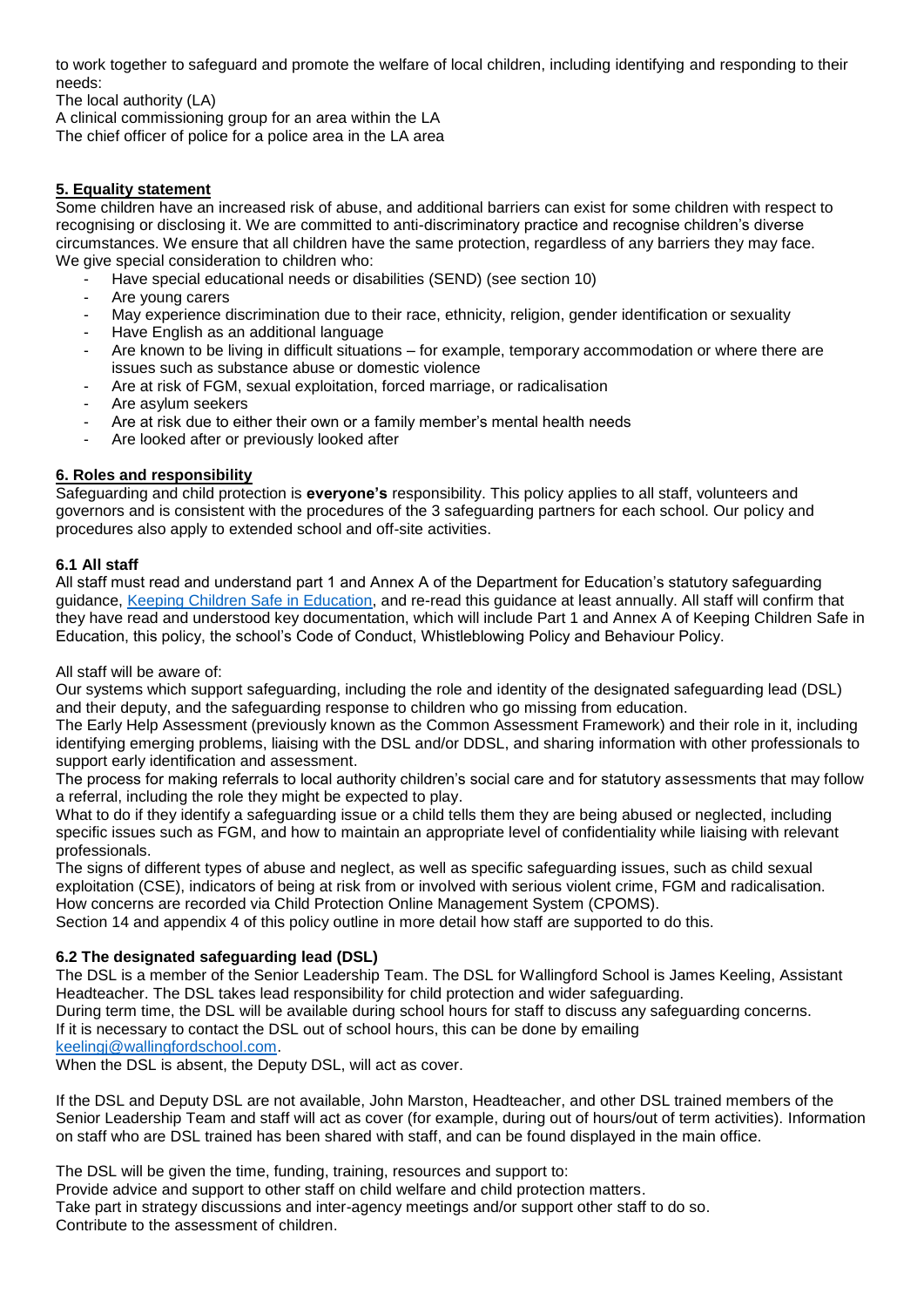Refer suspected cases, as appropriate, to the relevant body (local authority children's social care, Channel programme, Disclosure and Barring Service, MASH, and/or police), and support staff who make such referrals directly.

The DSL will also keep the headteacher informed of any issues and liaise with local authority case managers and designated officers for child protection concerns as appropriate.

# **6.3 The board of governors**

The board will review and approve this policy annually.

The board will appoint a board level lead to monitor the effectiveness of this policy in conjunction with the full board. This is always a different person from the DSL.

The chair of governors may act as the 'case manager' in the event that an allegation of abuse is made against the headteacher, where appropriate (see appendix 3).

Section 14 has information on how governors are supported to fulfil their role.

# **6.4 The headteacher**

The headteacher is responsible for the implementation of this policy at the school, either directly or by delegation to the DSL, including:

- Ensuring that staff (including temporary staff) and volunteers are informed of our systems which support safeguarding, including this policy, as part of their induction.
- Communicating this policy to parents when their child joins the school and via the school website.
- Ensuring that the DSL has appropriate time, funding, training and resources, and that there is always adequate cover if the DSL is absent.
- Ensuring that all staff undertake appropriate safeguarding and child protection training and update this regularly.
- Acting as the 'case manager' in the event of an allegation of abuse made against another member of staff or volunteer, where appropriate (see appendix 3).

# **6.5 The Safeguarding Officer**

The safeguarding officer is responsible for attending and coordinating meetings with external agencies and actions arising from those meetings for all students who are CP and CIN.

This will be done in consultation with the DSL and where appropriate other members of the wider pastoral team. They will beresponsible for appropriately feeding back key outcomes and actions to appropriate staff.

# **7. Confidentiality**

You should note that:

Timely information sharing is essential to effective safeguarding.

Fears about sharing information must not be allowed to stand in the way of the need to promote the welfare, and protect the safety, of children.

The Data Protection Act (DPA) 2018 and the General Data Protection Regulation do not prevent, or limit, the sharing of information for the purposes of keeping children safe.

If staff need to share 'special category personal data', the DPA 2018 contains 'safeguarding of children and individuals at risk' as a processing condition. This allows practitioners to share information without consent if it is not possible to gain consent, it cannot be reasonably expected that a practitioner gains consent, or if to gain consent would place a child at risk.

Staff should never promise a child that they will not tell anyone about a report of abuse, as this may not be in the child's best interests.

The government's [information sharing advice for safeguarding practitioners](https://www.gov.uk/government/publications/safeguarding-practitioners-information-sharing-advice) includes 7 'golden rules' for sharing information, and will support staff who have to make decisions about sharing information.

If staff are in any doubt about sharing information, they should speak to the DSL (or deputy).

Confidentiality is also addressed in this policy with respect to record-keeping in section 13, and allegations of abuse against staff in appendix 3.

# **8. Recognising abuse and taking action**

Staff, volunteers, and governors must follow the procedures set out below in the event of a safeguarding issue. See Appendix 4 for further information about specific safeguarding issues detailed in this section.

# **8.1 If a child is suffering or likely to suffer from harm, or in immediate danger**

Make a referral to children's social care and/or the police **immediately** if you believe a child is suffering or likely to suffer from harm, or in immediate danger. **Anyone can make a referral.** 

Tell the DSL (see section 6.2) as soon as possible if you make a referral directly.

• If staff members have any **concerns** about a child (as opposed to a child being in immediate danger) they will need to decide what action to take. Where possible, there should be a conversation with the Designated Safeguarding Lead and/or Deputy Designated Safeguarding Lead (DSL/DDSL) to agree a course of action, although any staff member can make a referral to children's Social Care. Other options could include referral to specialist services or early help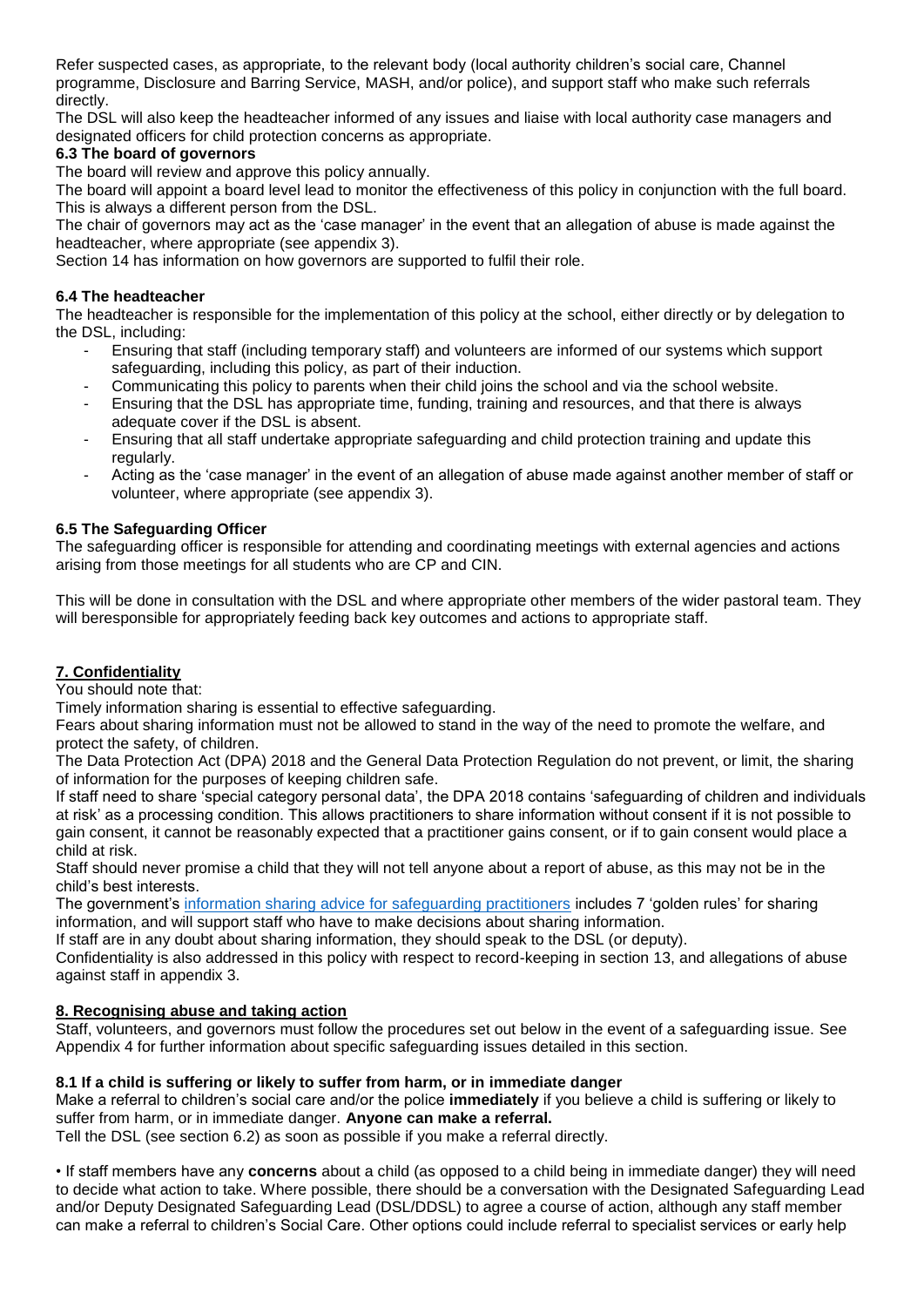services and should be made in accordance with the referral threshold set by the Oxfordshire Safeguarding Children Board.<http://www.oscb.org.uk/>

• If anyone other than the DSL makes the referral they should inform the DSL and/or DDSL, as soon as possible.

• If, after a referral the child's situation does not appear to be improving, the DSL/DDSL (or the person who made the referral) should press for re-consideration to ensure their concerns have been addressed and, most importantly, that the child's situation improves.

• If Early Help is appropriate, the DSL/DDSL should support the staff member in liaising with other agencies and setting up an inter-agency assessment as appropriate.

• If Early Help and or other support is appropriate the case should be kept under constant review and consideration given to a referral to children's social care if the child's situation doesn't appear to be improving.

# **8.2 If a child makes a disclosure to you**

If a child discloses a safeguarding issue to you, you should:

Listen to and believe them.

Allow them time to talk freely and do not ask leading questions.

Stay calm and do not show that you are shocked or upset.

Tell the child they have done the right thing in telling you. Do not tell them they should have told you sooner Explain what will happen next and that you will have to pass this information on. Do not promise to keep it a secret Write up your conversation as soon as possible in the child's own words. Stick to the facts, and do not put your own judgement on it.

Sign and date the write-up and pass it on to the DSL. Alternatively, if appropriate, make a referral to children's social care and/or the police directly (see 8.1), and tell the DSL as soon as possible that you have done so.

# **8.3 If you discover that FGM has taken place or a pupil is at risk of FGM**

The Department for Education's Keeping Children Safe in Education explains that FGM comprises "all procedures involving partial or total removal of the external female genitalia, or other injury to the female genital organs". FGM is illegal in the UK and a form of child abuse with long-lasting, harmful consequences. It is also known as 'female genital cutting', 'circumcision' or 'initiation'.

Possible indicators that a pupil has already been subjected to FGM, and factors that suggest a pupil may be at risk, are set out in appendix 4.

**Any teacher** who discovers (either through disclosure by the victim or visual evidence) that an act of FGM appears to have been carried out on a **pupil under 18** must immediately report this to the police, personally. This is a statutory duty, and teachers will face disciplinary sanctions for failing to meet it.

Unless they have good reason not to, they should also discuss the case with the DSL and involve children's social care as appropriate.

**Any other member of staff** who discovers that an act of FGM appears to have been carried out on a **pupil under 18**  must speak to the DSL and follow our local safeguarding procedures.

The duty for teachers mentioned above does not apply in cases where a pupil is at risk of FGM or FGM is suspected but is not known to have been carried out. Staff should **not** examine pupils.

**Any member of staff** who suspects a pupil is at risk of FGM or suspects that FGM has been carried out must speak to the DSL/Deputy DSL, who will report this to the police.

# **8.4 If you have concerns about a child (as opposed to believing a child is suffering or likely to suffer from harm, or in immediate danger)**

Figure 1 after 8.5 illustrates the procedure to follow if you have any concerns about a child's welfare. Where possible, speak to the DSL first to agree a course of action.

If in exceptional circumstances the DSL is not available, this should not delay appropriate action being taken. Speak to a member of the senior leadership team and/or take advice from local authority children's social care. You can also seek advice at any time from the NSPCC helpline on 0808 800 5000.

Make a referral to local authority children's social care directly, if appropriate (see 'Referral' below). Share any action taken with the DSL as soon as possible.

# **Early help**

If early help is appropriate, the DSL will generally lead on liaising with other agencies and setting up an inter-agency assessment as appropriate. Staff may be required to support other agencies and professionals in an early help assessment, in some cases acting as the lead practitioner.

The DSL will keep the case under constant review and the school will consider a referral to local authority children's social care if the situation does not seem to be improving. Timelines of interventions will be monitored and reviewed and recorded on CPOMS.

# **Referral**

If it is appropriate to refer the case to local authority children's social care or the police, the DSL will make the referral or support you to do so.

If you make a referral directly (see section 8.1), you must tell the DSL as soon as possible.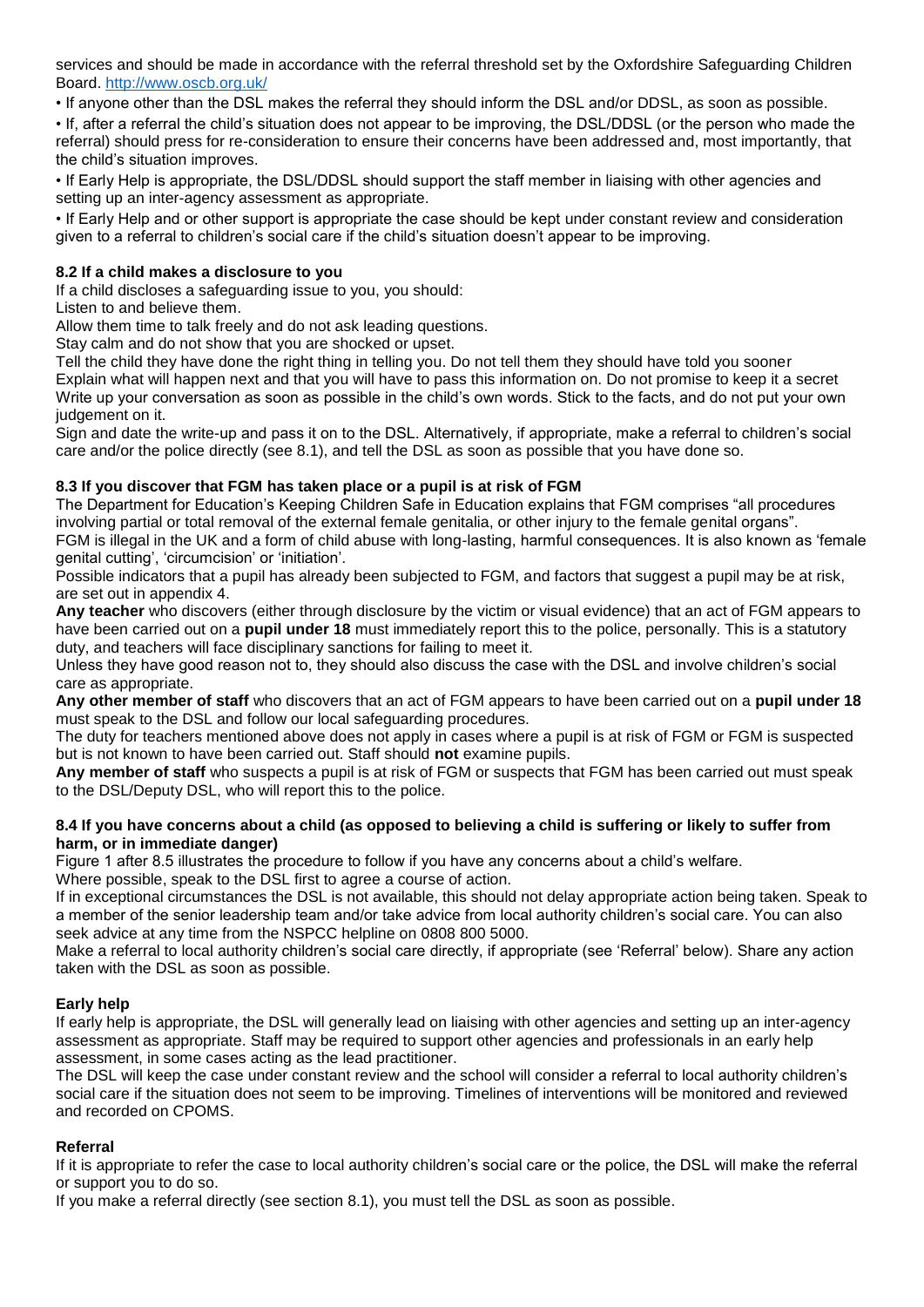The local authority will make a decision within 1 working day of a referral about what course of action to take and will let the person who made the referral know the outcome. The DSL or person who made the referral must follow up with the local authority if this information is not made available, and ensure outcomes are properly recorded. If the child's situation does not seem to be improving after the referral, the DSL or person who made the referral must follow local escalation procedures to ensure their concerns have been addressed and that the child's situation improves.

# **8.5 If you have concerns about extremism**

If a child is not suffering or likely to suffer from harm, or in immediate danger, where possible speak to the DSL first to agree a course of action.

If in exceptional circumstances the DSL is not available, this should not delay appropriate action being taken. Speak to a member of the senior leadership team and/or seek advice from local authority children's social care. Make a referral to local authority children's social care directly, if appropriate (see 'Referral' above).

Where there is a concern, the DSL will consider the level of risk and decide which agency to make a referral to. This could include [Channel,](https://www.gov.uk/government/publications/channel-guidance) the government's programme for identifying and supporting individuals at risk of being drawn into terrorism, or the local authority children's social care team.

The Department for Education also has a dedicated telephone helpline, 020 7340 7264, which school staff and local governors can call to raise concerns about extremism with respect to a pupil. You can also email

[counter.extremism@education.gov.uk.](mailto:counter.extremism@education.gov.uk) Note that this is not for use in emergency situations.

In an emergency, call 999 or the confidential anti-terrorist hotline on 0800 789 321 if you:

Think someone is in immediate danger

Think someone may be planning to travel to join an extremist group

See or hear something that may be terrorist-related

# **8.6 Child Criminal Exploitation (CCE) and Child Sexual Exploitation (CSE)**

Some specific forms of CCE can include children being forced or manipulated into transporting drugs or money through county lines, working in cannabis factories, shoplifting or pickpocketing. They can also be forced or manipulated into committing vehicle crime or threatening/committing serious violence to others.

Children can become trapped by this type of exploitation as perpetrators can threaten victims (and their families) with violence, or entrap and coerce them into debt. They may be coerced into carrying weapons such as knives or begin to carry a knife for a sense of protection from harm from others. As children involved in criminal exploitation often commit crimes themselves, their vulnerability as victims is not always recognised by adults and professionals, (particularly older children), and they are not treated as victims despite the harm they have experienced. They may still have been criminally exploited even if the activity appears to be something they have agreed or consented to.

It is important to note that the experience of girls who are criminally exploited can be very different to that of boys. The indicators may not be the same, however professionals should be aware that girls are at risk of criminal exploitation too. It is also important to note that both boys and girls being criminally exploited may be at higher risk of sexual exploitation.

Any concerns should be immediately passed onto the DSL.

CSE is a form of child sexual abuse. Sexual abuse may involve physical contact, including assault by penetration (for example, rape or oral sex) or nonpenetrative acts such as masturbation, kissing, rubbing, and touching outside clothing. It may include non-contact activities, such as involving children in the production of sexual images, forcing children to look at sexual images or watch sexual activities, encouraging children to behave in sexually inappropriate ways or grooming a child in preparation for abuse including via the internet.

CSE can occur over time or be a one-off occurrence, and may happen without the child's immediate knowledge e.g. through others sharing videos or images of them on social media.

CSE can affect any child, who has been coerced into engaging in sexual activities. This includes 16 and 17 year olds who can legally consent to have sex. Some children may not realise they are being exploited e.g. they believe they are in a genuine romantic relationship.

Any concerns should be immediately passed onto the DSL.

# **8.7 Serious Violent Crime**

All staff should be aware of the indicators that may signal that children are at risk from, or involved with, serious violent crime. Such indicators include:

- Increased absence from school
- A change in friendships or relationships with older individuals or groups
- A significant decline in performance
- Signs of self-harm or a significant change in wellbeing
- Signs of assault or unexplained injuries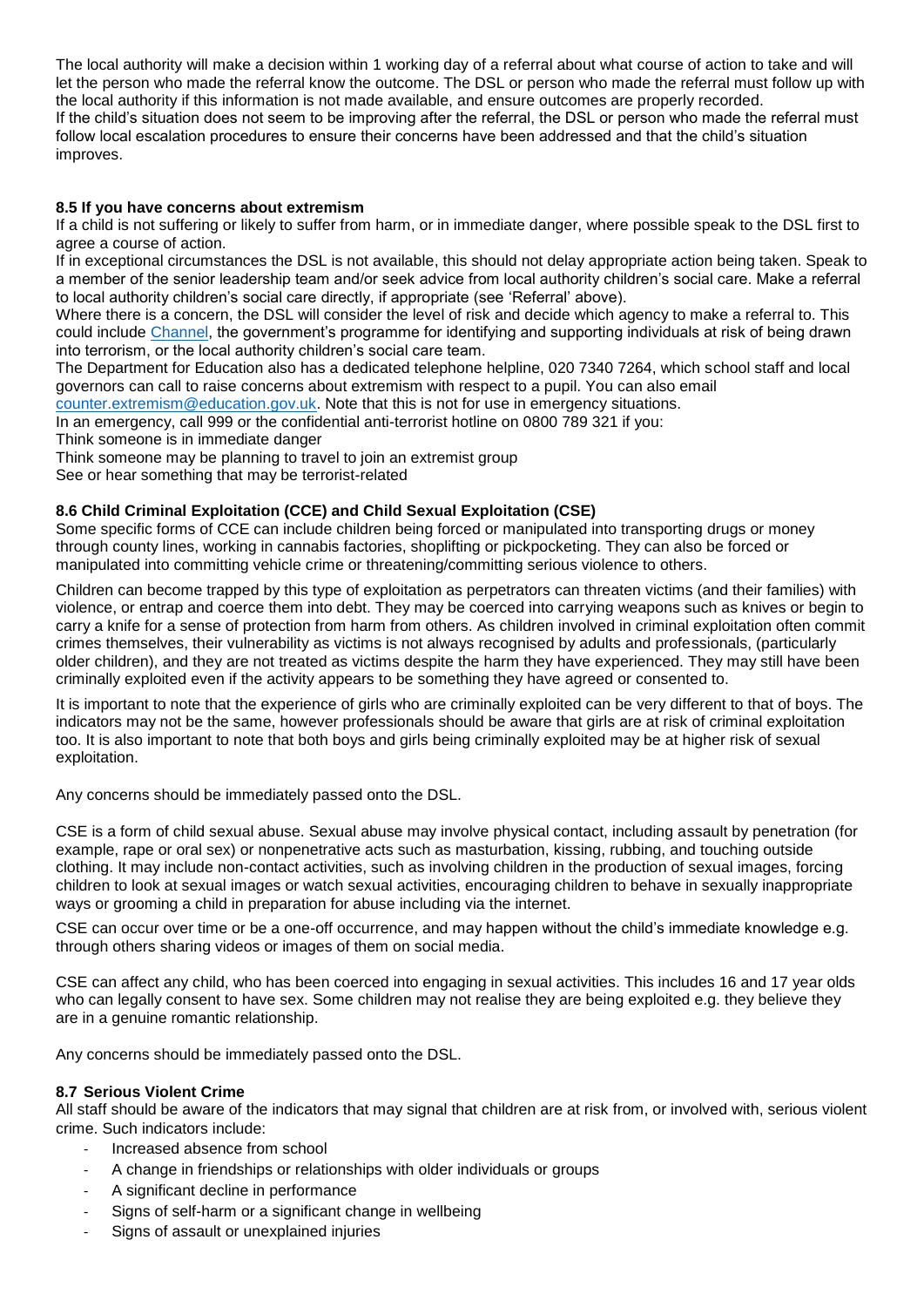- Unexplained gifts or new possessions

Any concerns should be immediately passed onto the DSL.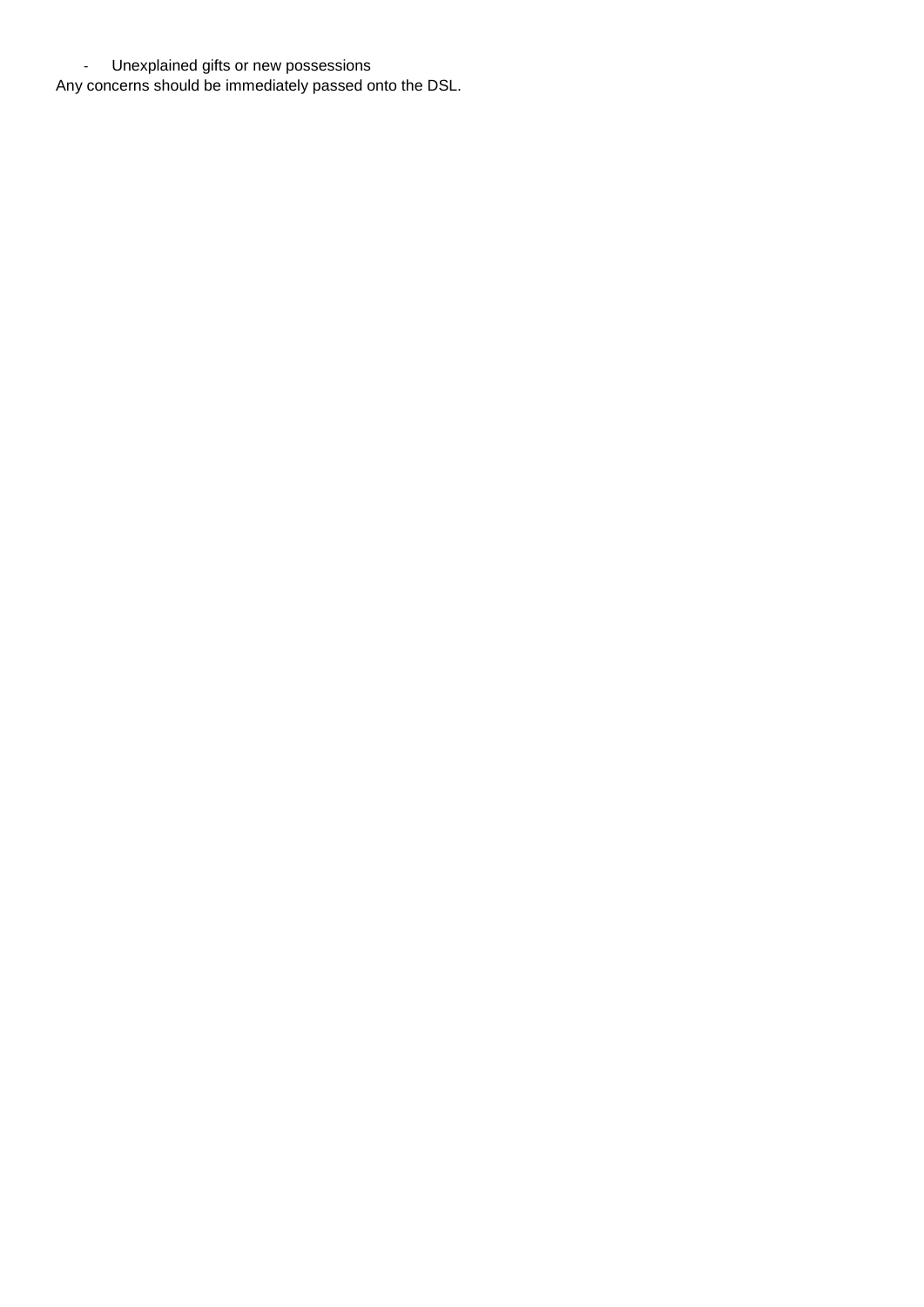# **Figure 1: procedure if you have concerns about a child's welfare (as opposed to believing a child is suffering or likely to suffer from harm, or in immediate danger)**

(Note – if the DSL is unavailable, this should not delay action. See section 8.4 for what to do.)

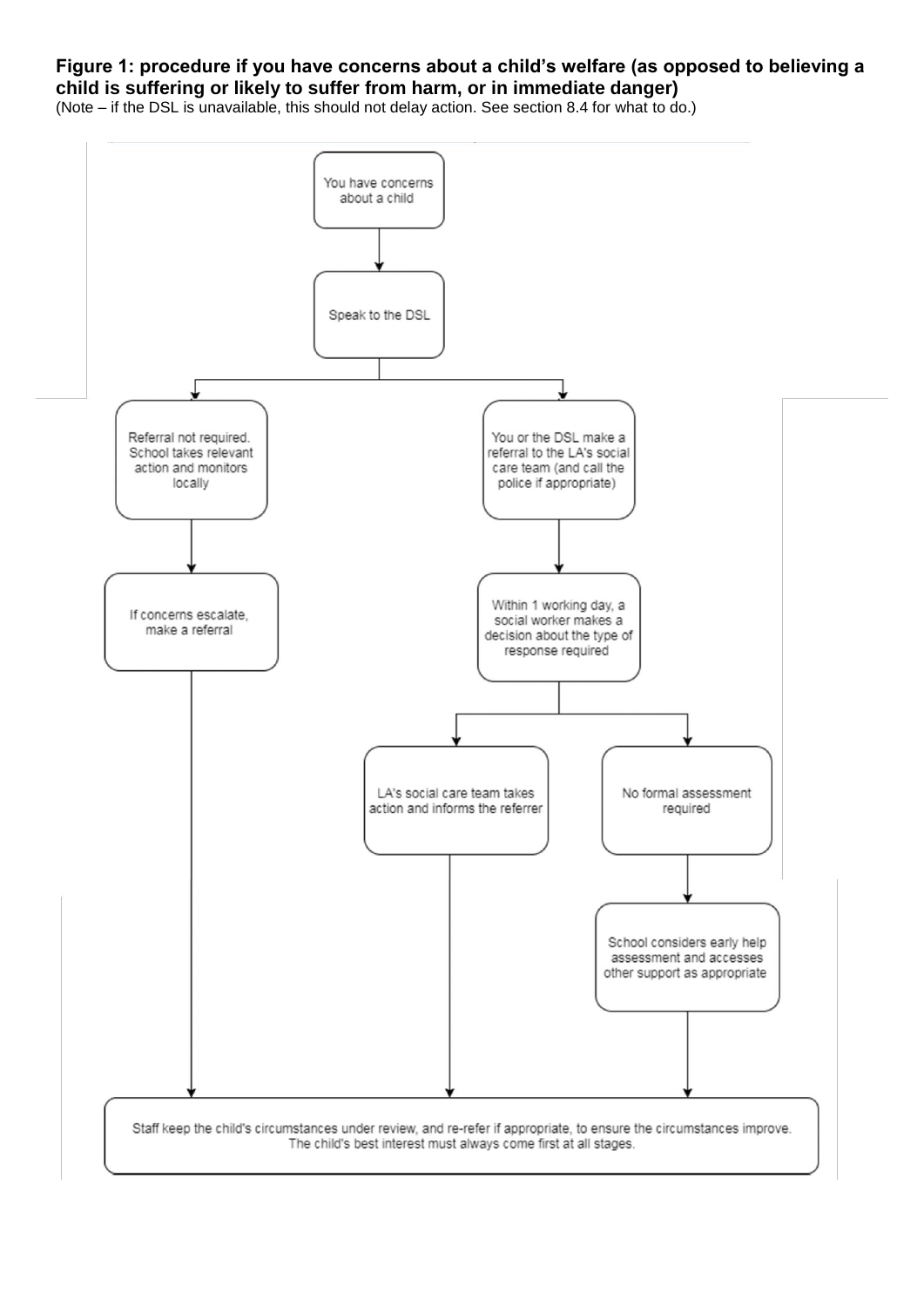# **8.8 Concerns about a staff member or volunteer**

If you have concerns about a member of staff or volunteer, or an allegation is made about a member of staff or volunteer posing a risk of harm to children, speak to the headteacher. If the concerns/allegations are about the headteacher, speak to the chair of the governing body.

The headteacher/chair of the governing body will then follow the procedures set out in appendix 3, if appropriate.

# **8.9 Peer on peer abuse - Allegations of abuse made against other pupils**

We recognise that children are capable of abusing their peers. Abuse will never be tolerated or passed off as "banter", "just having a laugh" or "part of growing up".

We also recognise the gendered nature of peer-on-peer abuse (i.e. that it is more likely that girls will be victims and boys perpetrators). However, all peer-on-peer abuse is unacceptable and will be taken seriously.

Most cases of pupils hurting other pupils will be dealt with under our school's behaviour policy, but this child protection and safeguarding policy will apply to any allegations that raise safeguarding concerns. This might include where the alleged behaviour:

- Is serious, and potentially a criminal offence
- Could put pupils in the school at risk
- Is violent
- Involves pupils being forced to use drugs or alcohol
- Involves sexual exploitation, sexual abuse or sexual harassment, such as indecent exposure, sexual assault, upskirting, or sexually inappropriate pictures or videos (including sexting)
- all staff should reassure victims of abuse that they are being taken seriously and will be supported. Children and young people should never be made to feel ashamed or that they are creating a problem by reporting abuse, sexual violence or sexual harassment.

Sexual harassment can (but is not limited to include):

- sexual comments, such as: telling sexual stories, making lewd comments, making sexual remarks about clothes and appearance and calling someone sexualised names
- sexual "jokes" or taunting
- physical behaviour, such as: deliberately brushing against someone, interfering with someone's clothes (schools and colleges should be considering when any of this crosses a line into sexual violence - it is important to talk to and consider the experience of the victim) and displaying pictures, photos or drawings of a sexual nature
- online sexual harassment. This may be standalone, or part of a wider pattern of sexual harassment and/or sexual violence.
- It may include consensual and non-consensual sharing of nude and semi-nude images and/or videos. As set out in UKCIS Sharing nudes and semi-nudes: advice for education settings working with children and young people (which provides detailed advice for schools and colleges) taking and sharing nude photographs of U18s is a criminal offence

If a pupil makes an allegation of abuse against another pupil:

- You must record the allegation and tell the DSL, but do not investigate it.
- The DSL will contact the local authority children's social care team and follow its advice, as well as the police if the allegation involves a potential criminal offence.
- The DSL will put a risk assessment and support plan into place for all children involved (including the victim(s), the child(ren) against whom the allegation has been made and any others affected) with a named person they can talk to if needed.
- The DSL will contact the children and adolescent mental health services (CAMHS), if appropriate.

We will minimise the risk of peer-on-peer abuse by:

- Challenging any form of derogatory or sexualised language or behaviour, including requesting or sending sexual images.
- Being vigilant to issues that particularly affect different genders for example, sexualised or aggressive touching or grabbing towards female pupils, and initiation or hazing type violence with respect to boys.
- Ensuring our curriculum helps to educate pupils about appropriate behaviour and consent.
- Ensuring pupils know they can talk to staff confidentially through information given to them in assemblies, tutor time, PSHE and Parent Information Evenings.
- Ensuring staff are trained to understand that a pupil harming a peer could be a sign that the child is being abused themselves, and that this would fall under the scope of this policy.

# **8.10 Sexting**

If you are made aware of an incident involving sexting (also known as 'youth produced sexual imagery'), you must report it to the DSL immediately.

#### You must not:

- View, download or share the imagery yourself, or ask a pupil to share or download it. If you have already viewed the imagery by accident, you must report this to the DSL.
- Delete the imagery or ask the pupil to delete it.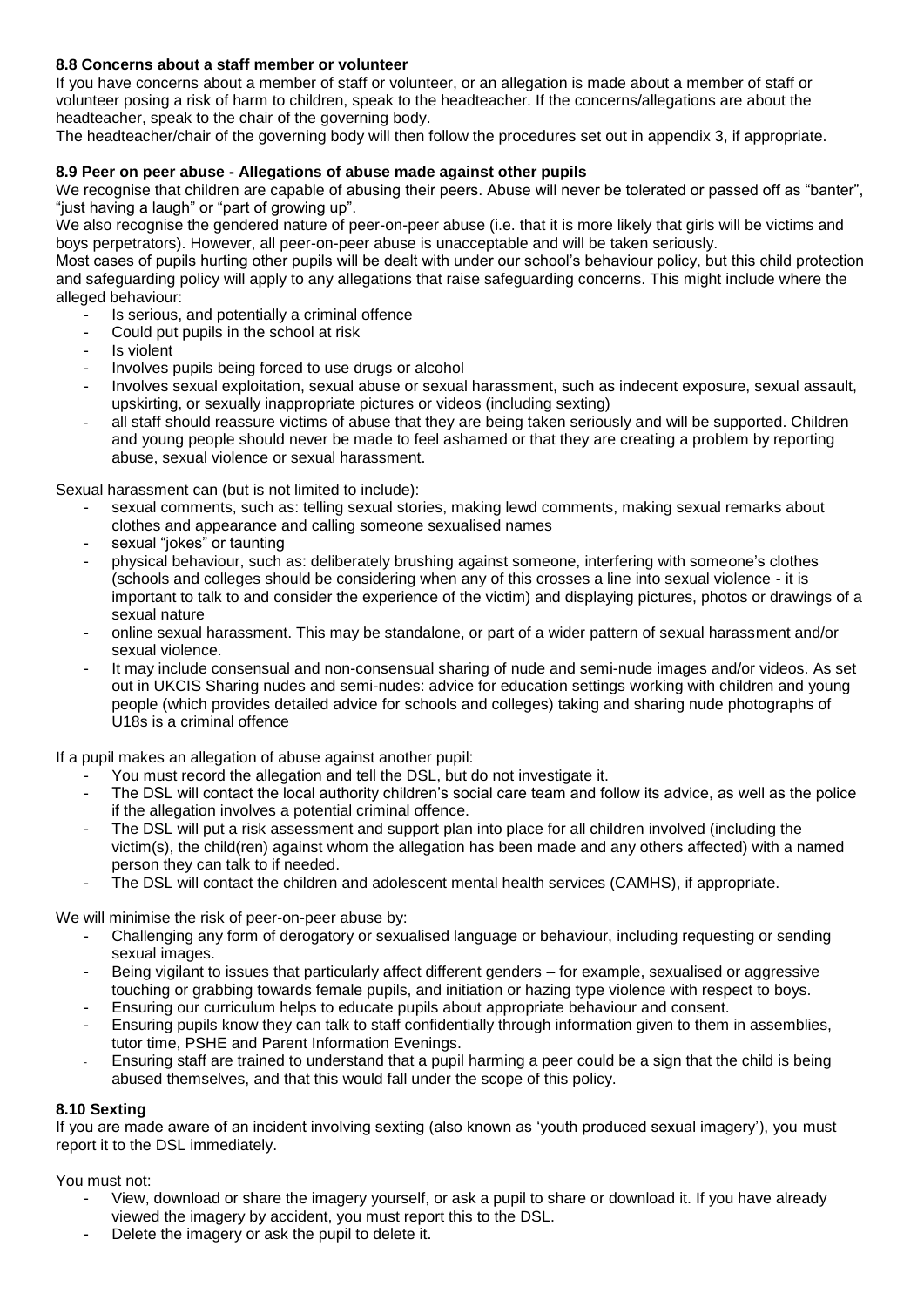- Ask the pupil(s) who are involved in the incident to disclose information regarding the imagery (this is the DSL's responsibility).
- Share information about the incident with other members of staff, the pupil(s) it involves or their, or other, parents and/or carers.
- Say or do anything to blame or shame any young people involved.
- You should explain that you need to report the incident and reassure the pupil(s) that they will receive support and help from the DSL.

Following a report of an incident, the DSL will discuss with appropriate school staff. This will consider the initial evidence and aim to determine:

- Whether there is an immediate risk to pupil(s)...
- If a referral needs to be made to the police and/or children's social care.
- If it is necessary to view the imagery in order to safeguard the young person (in most cases, imagery should not be viewed).
- What further information is required to decide on the best response.
- Whether the imagery has been shared widely and via what services and/or platforms (this may be unknown).
- Whether immediate action should be taken to delete or remove images from devices or online services.
- Any relevant facts about the pupils involved which would influence risk assessment.
- If there is a need to contact another school, college, setting or individual.
- Whether to contact parents or carers of the pupils involved (in most cases parents should be involved).

The DSL will make an immediate referral to police and/or children's social care if:

- The incident involves an adult.
- There is reason to believe that a young person has been coerced, blackmailed or groomed, or if there are concerns about their capacity to consent (for example owing to special educational needs).
- What the DSL knows about the imagery suggests the content depicts sexual acts which are unusual for the young person's developmental stage, or are violent.
- The imagery involves sexual acts and any pupil in the imagery is under 13.
- The DSL has reason to believe a pupil is at immediate risk of harm owing to the sharing of the imagery (for example, the young person is presenting as suicidal or self-harming).

If none of the above apply then the DSL, in consultation with the headteacher and other members of staff as appropriate, may decide to respond to the incident without involving the police or children's social care.

If a decision has been made not to refer to police and/or children's social care, the DSL will conduct a further review. They will hold interviews with the pupils involved (if appropriate) to establish the facts and assess the risks. If at any point in the process there is a concern that a pupil has been harmed or is at risk of harm, a referral will be made to children's social care and/or the police immediately.

# **Informing parents**

The DSL will inform parents at an early stage and keep them involved in the process, unless there is a good reason to believe that involving them would put the pupil at risk of harm.

# **Referring to the police**

If it is necessary to refer an incident to the police, this will be done through calling 101.

# **Recording incidents**

All sexting incidents and the decisions made in responding to them will be recorded on CPOMS. The record-keeping arrangements set out in section 13 of this policy also apply to recording incidents of sexting.

# **Curriculum coverage**

Pupils are taught about the issues surrounding sexting as part of our PSHE curriculum. More information on the PSHE curriculum, including how parents can opt out, is available on the school website.

# **8.11 Cybercrime**

Cybercrime is criminal activity committed using computers and/or the internet. It is broadly categorised as either 'cyber-enabled' (crimes that can happen off-line but are enabled at scale and at speed on-line) or 'cyber dependent' (crimes that can be committed only by using a computer). Cyber-dependent crimes include:

- unauthorised access to computers (illegal 'hacking'), for example accessing a school's computer network to look for test paper answers or change grades awarded
- Denial of Service (DoS or DDoS) attacks or 'booting'. These are attempts to make a computer, network or website unavailable by overwhelming it with internet traffic from multiple sources
- making, supplying or obtaining malware (malicious software) such as viruses, spyware, ransomware, botnets and Remote Access Trojans with the intent to commit further offence, including those above.

Children with particular skill and interest in computing and technology may inadvertently or deliberately stray into cyber-dependent crime. If there are concerns about a child in this area then it should be reported to the DSL, the DSL or DDSL should consider referring into the Cyber Choices programme. This is a nationwide police programme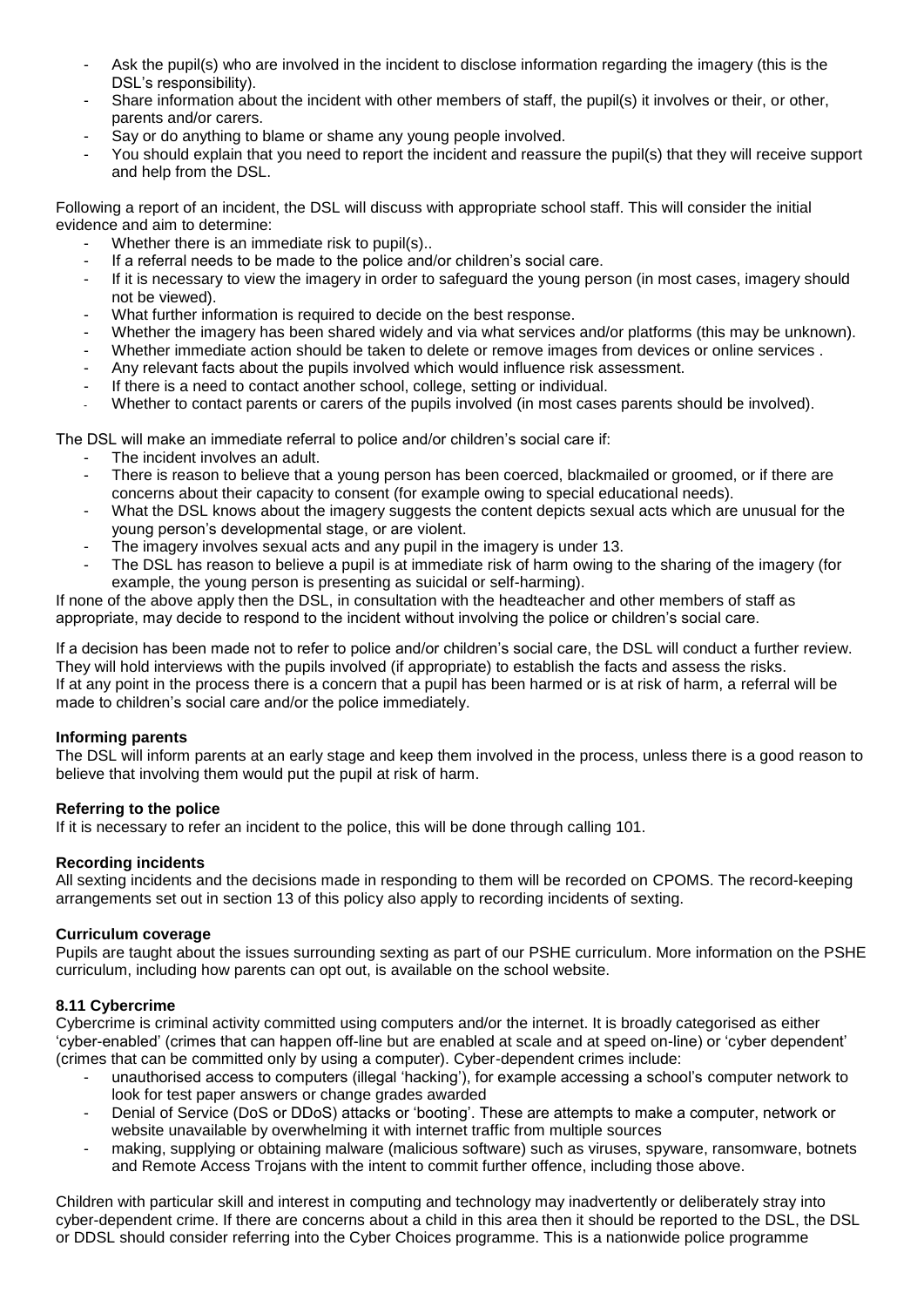supported by the Home Office and led by the National Crime Agency, working with regional and local policing. It aims to intervene where young people are at risk of committing, or being drawn into, low level cyber-dependent offences and divert them to a more positive use of their skills and interests.

# **9. Notifying parents**

Where appropriate, schools will discuss any concerns about a child with the child's parents. The DSL will normally do this in the event of a suspicion or disclosure.

Other staff will only talk to parents about any such concerns following consultation with the DSL.

If the school believes that notifying the parents would increase the risk to the child, they will discuss this with the local authority children's social care team before doing so.

In the case of allegations of abuse made against other children, the school will normally notify the parents of all the children involved.

# **10. Pupils with special educational needs and disabilities**

We recognise that pupils with special educational needs and disabilities (SEND) can face additional safeguarding challenges. Additional barriers can exist when recognising abuse and neglect in this group, including:

- Assumptions that indicators of possible abuse such as behaviour, mood and injury relate to the child's disability without further exploration.
- Pupils being more prone to peer group isolation than other pupils.
- The potential for pupils with SEN and disabilities being disproportionally impacted by behaviours such as bullying, without outwardly showing any signs.
- Communication barriers and difficulties in overcoming these barriers.

We offer extra pastoral support for pupils with SEN and disabilities. This includes:

- 1:1 and small group work with key workers (SENDco and Learning Support Staff in M1)
- Learning Support Department drop-ins
- Nurture / learning support staff timetabled onto social time
- Internal and external alternative provision organised and coordinated by M2 staff on an individual case by case basis
- School Counsellor provision
- School Health Nurse provision

# **11. Mobile phones and cameras**

School-based staff are allowed to bring their personal phones to school for their own use but will limit such use to noncontact time when pupils are not present. Exceptions to this are senior staff on duty who may use their phones to liaise with reception and senior colleagues to enable them to effectively coordinate and support student welfare and discipline on site, in addition to school-issued two-way radios.

On occasion, staff will take pictures or recordings of pupils on their personal phones or cameras for the purposes of recognition and sharing success via school social media/website. We will follow the General Data Protection Regulation and Data Protection Act 2018 when taking and storing photos and recordings for use in the school.

# **12. Complaints and concerns about safeguarding policies**

# **12.1 Complaints against staff**

Complaints against staff that are likely to require a child protection investigation will be handled in accordance with our procedures for dealing with allegations of abuse made against staff (see appendix 3).

# **12.2 Other complaints**

Please refer to our school Complaints Policy.

#### **12.3 Whistle-blowing**

All our staff and volunteers should feel able to raise concerns about poor or unsafe practice and potential failures in the school's safeguarding regime and that such concerns will be taken seriously by the Senior Leadership Team.

Please refer to our trust Whistleblowing Policy for information on how to report concerns.

Where a staff member feels unable to raise an issue with their employer or feels that their genuine concerns are not being addressed, other whistleblowing channels are open to them:

General guidance can be found at - Advice on Whistleblowing [https://www.gov.uk/guidance/whistleblowing](https://www.gov.uk/guidance/whistleblowing-procedure-for-maintained-schools)[procedure-for-maintained-schools](https://www.gov.uk/guidance/whistleblowing-procedure-for-maintained-schools)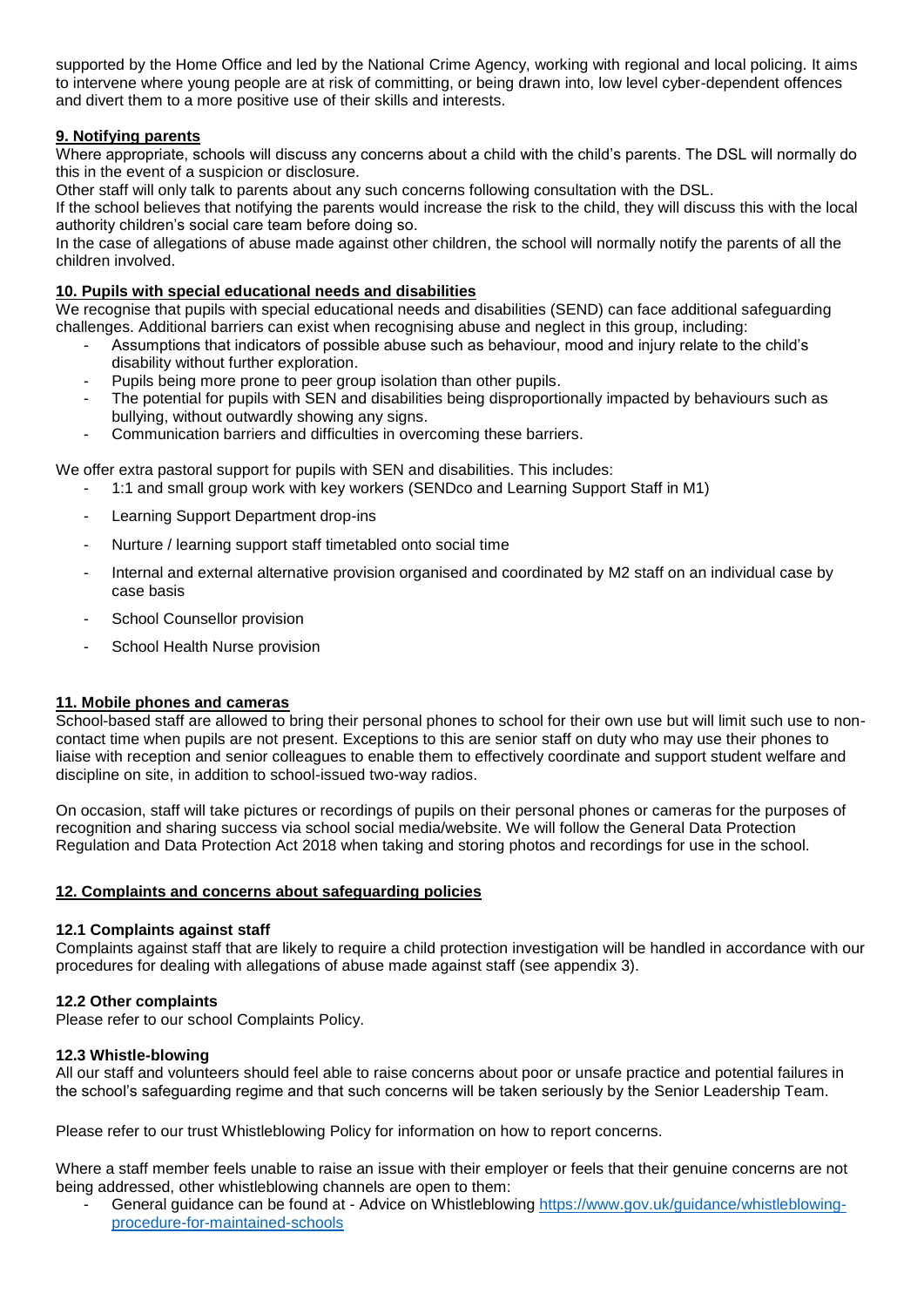The NSPCC Whistleblowing helpline is available for staff who do not feel able to raise concerns regarding child protection failures internally. Staff can call: 0800 028 0285 – line is available from 8:00 AM to 8:00 PM, Monday to Friday and Email: [help@nspcc.org.uk](mailto:help@nspcc.org.uk) 

#### **13. Record-keeping**

We will hold records in line with our records retention schedule.

All safeguarding concerns, discussions, decisions made and the reasons for those decisions must be recorded in writing. If you are in any doubt about whether to record something, discuss it with the DSL.

Non-confidential records will be easily accessible and available. Confidential information and records will be held securely and only available to those who have a right or professional need to see them.

Safeguarding records relating to individual children will be retained for a reasonable period of time after they have left the school.

If a child for whom the school has, or has had, safeguarding concerns moves to another school, the DSL will ensure that their child protection file is forwarded promptly and securely, and separately from the main pupil file. In addition, if the concerns are significant or complex, and/or social services are involved, the DSL will speak to the DSL of the receiving school and provide information to enable them to have time to make any necessary preparations to ensure the safety of the child.

#### In addition:

Appendix 2 sets out our policy on record-keeping specifically with respect to recruitment and pre-employment checks. Appendix 3 sets out our policy on record-keeping with respect to allegations of abuse made against staff.

#### **13.1 Local record-keeping arrangements**

The Designated Staff for child protection are responsible for ensuring that the necessary paperwork is completed and sent to the relevant people. All safeguarding concerns raised since September 2019 are recorded and held securely in the school's CPOMS portal, as discussed and agreed with the LADO team. The chronology around a student is built automatically within the CPOMS program. This ensures that records are a coherent factual record of concerns.

Concerns, records and documentation raise prior to September 2019 are securely held in hard copy or on the pastoral portal, as per statutory guidance. We are working to transfer these documents onto the CPOMS document vault for individuals.

# **14. Training**

#### **14.1 All staff**

All staff members will undertake generalist safeguarding and child protection training to ensure they understand the school's safeguarding systems and their responsibilities, and can identify signs of possible abuse or neglect.

This generalist training will be repeated at least every three years for all staff and will be regularly updated in line with advice from the 3 safeguarding partners.

All staff will have training on the government's anti-radicalisation strategy, Prevent, to enable them to identify children at risk of being drawn into terrorism and to challenge extremist ideas.

Staff will also receive regular safeguarding and child protection updates (for example, through emails, and staff meetings) as required, but at least annually.

Volunteers will receive appropriate training, if applicable.

#### **14.2 The DSL and Deputy DSL**

The DSL and Deputy DSL will undertake child protection and safeguarding training at least every 2 years. In addition, they will update their knowledge and skills at regular intervals and at least annually (for example, through e-bulletins, meeting other DSLs, or taking time to read and digest safeguarding developments). They will also undertake Prevent awareness training.

#### **14.3 Governors**

All governors are recommended to complete training about safeguarding, to make sure they have the knowledge and information needed to perform their functions and understand their responsibilities. This training will be offered every year, and will need to be refreshed at least every three years to remain valid through generalist training provided by the DSL or DDSL.

#### **14.4 Recruitment – Interview panels – Safer recruitment**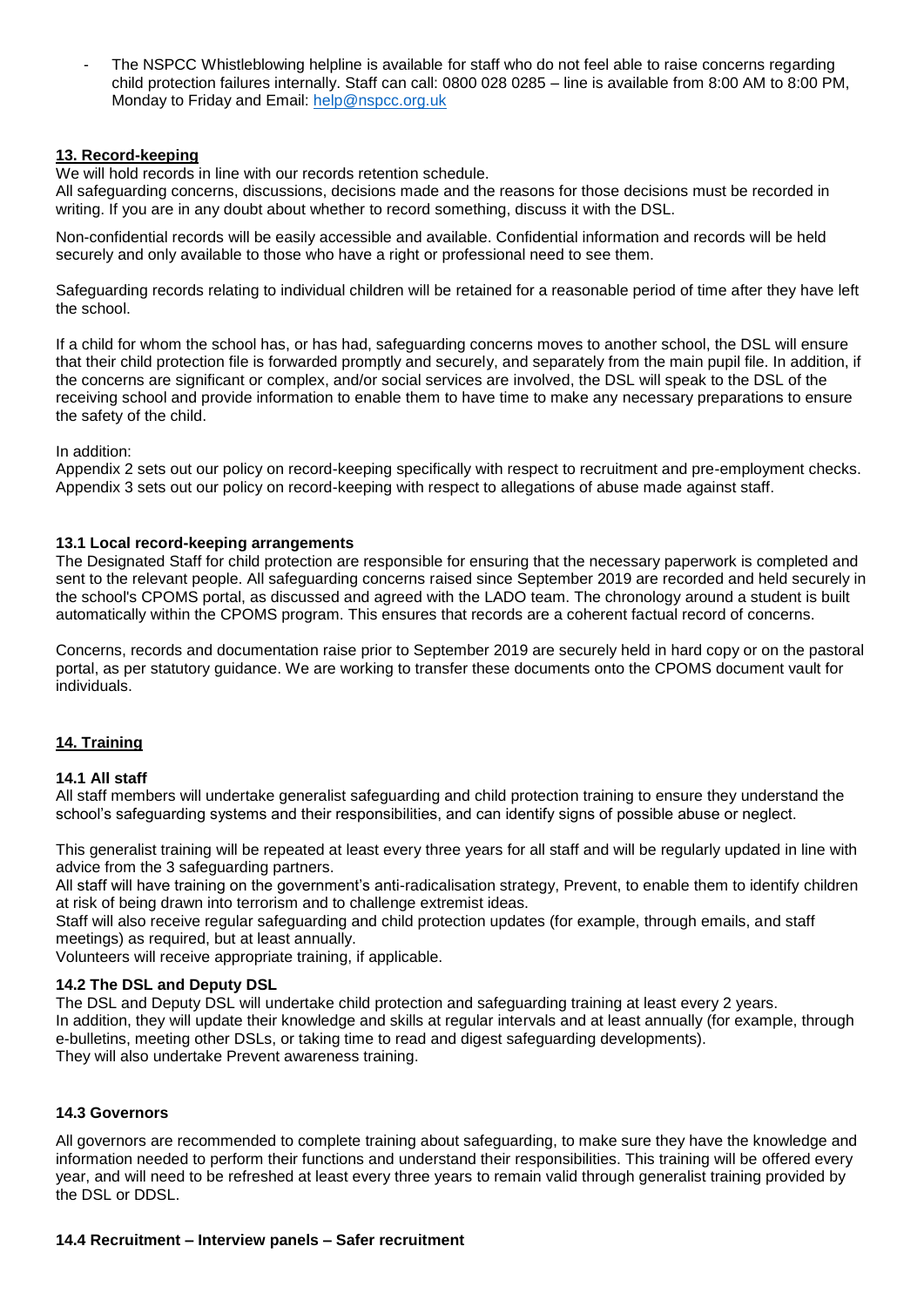At least one person conducting any interview for a post at the school will have undertaken safer recruitment training. This will cover, as a minimum, the contents of the Department for Education's statutory guidance, Keeping Children Safe in Education, and will be in line with local safeguarding procedures.

## **15. Monitoring arrangements**

This policy will be reviewed annually by the headteacher, in conjunction with the DSL. At every review, it will be reviewed and approved by the governing body.

#### **16. Other policies**

Other useful policies and procedures to be aware of: Behaviour Complaints (trust policy) Whistle-blowing (trust policy) Health and safety Attendance Equality, information and objectives Sex and Relationship Education Privacy notices (trust policy) Computer use Remote learning Recruitment

We also have a curriculum statement

# **17. Sixth Form**

This policy covers the safeguarding procedures that are in place for all students at Wallingford School, this includes those who attend Wallingford Sixth Form. However, below are some additional arrangements in place for Sixth Form students.

Any safeguarding concerns directed to Head of Sixth Form or Sixth Form Team will be passed on, to the Designated Safeguarding Lead (DSL) and Deputy Designated Safeguarding Lead (DDSL).

#### **Procedures for 16-18 Year Olds**

Head of Sixth Form, the DSL, or nominated staff, will inform parents/carer, or first point of contact, and/or the police (as appropriate to circumstance) should the student, regardless of age, be in immediate danger to themselves or others.

If a disclosure is made and the student is under 18 years of age, the Head of Sixth Form, the DSL, or nominated staff will inform parents. If a serious disclosure is made, the Head of Sixth Form, the DSL, or nominated staff, may notify parents/carer but may also refer straight to MASH team/Police for students under 18.

If disclosure is made by a student and there is any risk to student by parent/carer, the Head of Sixth Form, the DSL, or nominated staff, will contact MASH team/Police without notifying parents/carer.

Should there be any Police involvement, the Head of Sixth Form, the DSL, or nominated staff, will inform parents if the student is under 18 years of age.

Should there be any Police involvement and the student is over 18 years of age, the Head of Sixth Form, the DSL, or nominated staff, will inform parents if police are involved with a school related issue but will not, as appropriate, discuss specific details with parents/carers (unless to do so would fall under the duty of care that school has to the student).

The Head of Sixth Form, the DSL, or nominated staff, will make no names consultations with our LCSS/Local Assessment Teams/MASH team on specific concerns arising but should they then ask for a name they will disclose those details and it will become a referral

The Head of Sixth Form, the DSL, or nominated staff, may refer to LADO with specific concerns to seek advice about how best to respond for students aged 18 or over

# **Additional Safeguarding Measures in Place for Year 12 and 13 Students**

# **Identifying students at risk:**

Students with CP files leaving in or at end of Year 12 or 13 to go to study at another institution, where destination is known, institution contacted and files sent to named DSL via recorded delivery. DSL also alerted by phone that file being sent. CAMHS alerted if applicable.

#### **Keeping students safe:**

All Sixth Form students are expected to be on site during the school day, unless they have been told they are allowed to arrive late or go home early. Students should sign in and/or out should they not be in for the whole school day.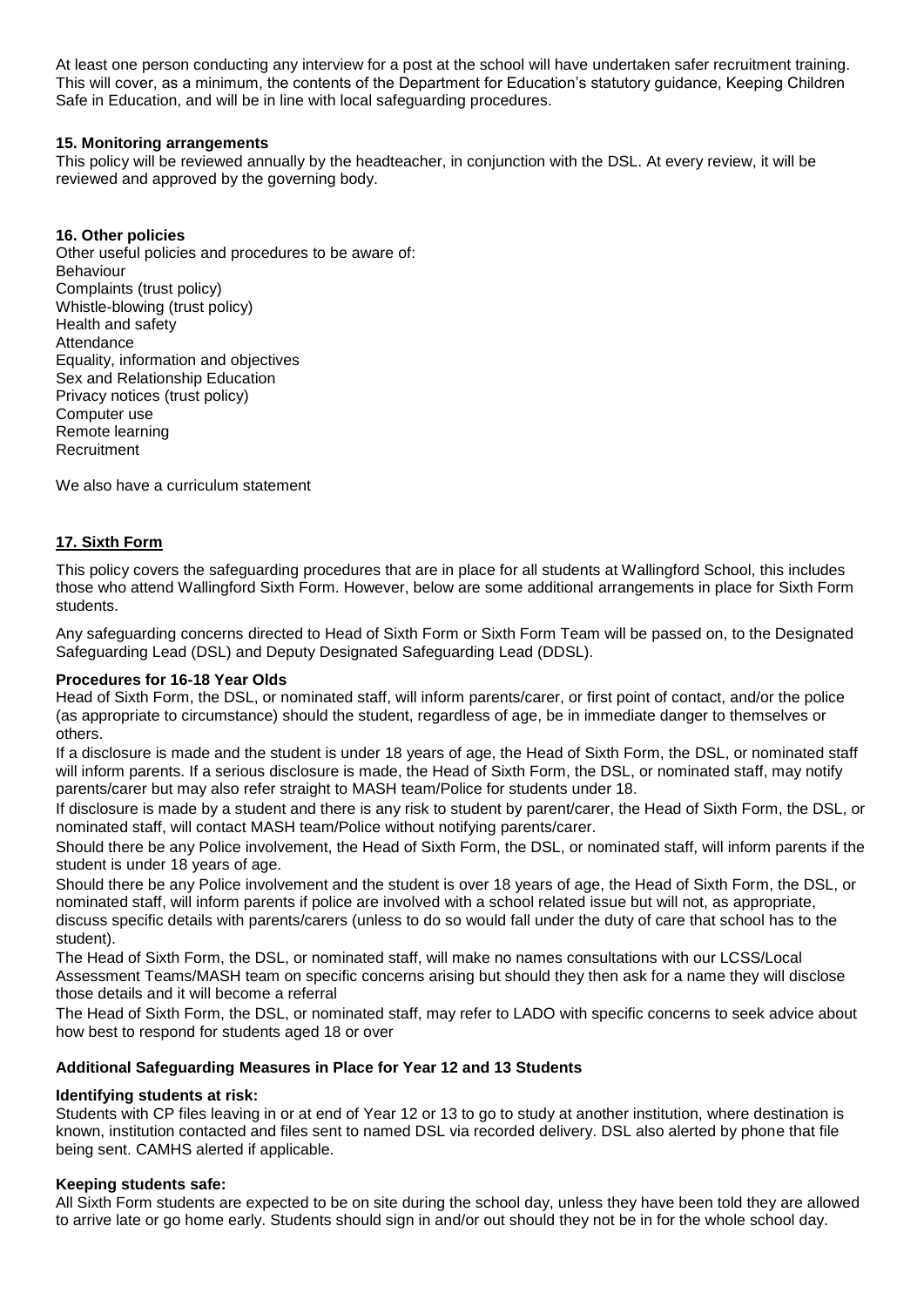**The following appendices are based on the Department for Education's statutory guidance, Keeping Children Safe in Education.** 

# **Appendix 1: types of abuse**

Abuse, including neglect, and safeguarding issues are rarely standalone events that can be covered by one definition or label. In most cases, multiple issues will overlap.

**Physical abuse:** a form of abuse which may involve hitting, shaking, throwing, poisoning, burning or scalding, drowning, suffocating or otherwise causing physical harm to a child. Physical harm may also be caused when a parent or carer fabricates the symptoms of, or deliberately induces, illness in a child.

**Emotional abuse:** the persistent emotional maltreatment of a child such as to cause severe and adverse effects on the child's emotional development. It may involve conveying to a child that they are worthless or unloved, inadequate, or valued only insofar as they meet the needs of another person. It may include not giving the child opportunities to express their views, deliberately silencing them or 'making fun' of what they say or how they communicate. It may feature age or developmentally inappropriate expectations being imposed on children. These may include interactions that are beyond a child's developmental capability as well as overprotection and limitation of exploration and learning or preventing the child from participating in normal social interaction. It may involve seeing or hearing the ill-treatment of another. It may involve serious bullying (including cyberbullying), causing children frequently to feel frightened or in danger, or the exploitation or corruption of children. Some level of emotional abuse is involved in all types of maltreatment of a child, although it may occur alone.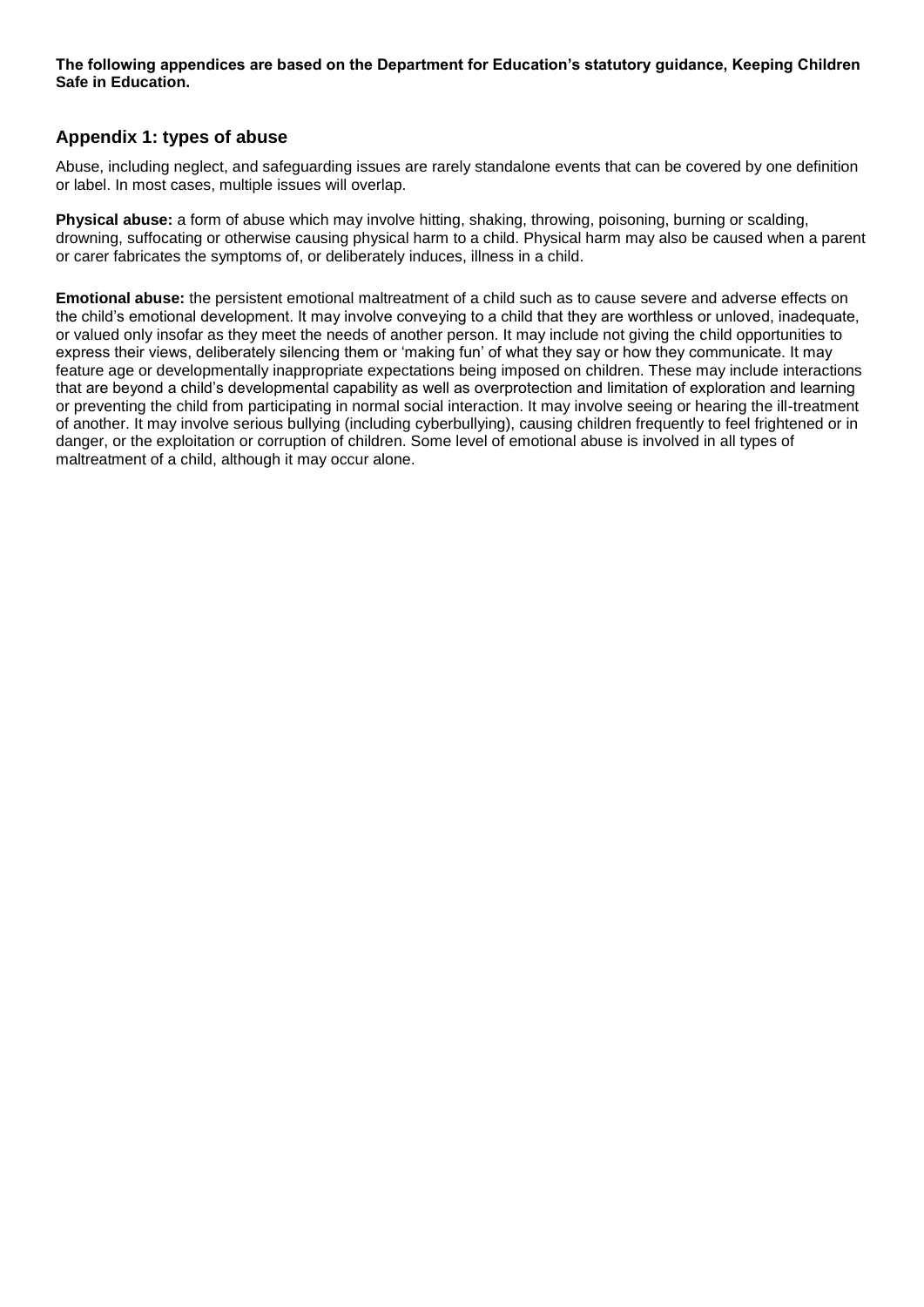**Sexual abuse:** involves forcing or enticing a child or young person to take part in sexual activities, not necessarily involving violence, whether or not the child is aware of what is happening. The activities may involve physical contact, including assault by penetration (for example rape or oral sex) or non-penetrative acts such as masturbation, kissing, rubbing, and touching outside of clothing. They may also include non-contact activities, such as involving children in looking at, or in the production of, sexual images, watching sexual activities, encouraging children to behave in sexually inappropriate ways, or grooming a child in preparation for abuse. Sexual abuse can take place online, and technology can be used to facilitate offline abuse. Sexual abuse is not solely perpetrated by adult males. Women can also commit acts of sexual abuse, as can other children. The sexual abuse of children by other children is a specific safeguarding issue (also known as peer on peer abuse) in education and **all** staff should be aware of it and of their school or college's policy and procedures for dealing with it.

**Neglect:** the persistent failure to meet a child's basic physical and/or psychological needs, likely to result in the serious impairment of the child's health or development. Neglect may occur during pregnancy, for example, as a result of maternal substance abuse. Once a child is born, neglect may involve a parent or carer failing to: provide adequate food, clothing and shelter (including exclusion from home or abandonment); protect a child from physical and emotional harm or danger; ensure adequate supervision (including the use of inadequate care-givers); or ensure access to appropriate medical care or treatment. It may also include neglect of, or unresponsiveness to, a child's basic emotional needs.

# **Appendix 2: safer recruitment and DBS checks – policy and procedures**

We will record all information on the checks carried out in the trust's single central record (SCR). Copies of these checks, where appropriate, will be held in individuals' personnel files. We follow requirements and best practice in retaining copies of these checks, as set out below.

# **New staff**

When appointing new staff, we will:

- Verify their identity
- Obtain (via the applicant) an enhanced Disclosure and Barring Service (DBS) certificate, including barred list information for those who will be engaging in regulated activity (see definition below). We will not keep a copy of this for longer than 6 months
- Obtain a separate barred list check if they will start work in regulated activity before the DBS certificate is available
- Verify their mental and physical fitness to carry out their work responsibilities
- Verify their right to work in the UK. We will keep a copy of this verification for the duration of the member of staff's employment and for 2 years afterwards
- Verify their professional qualifications, as appropriate
- Ensure they are not subject to a prohibition order if they are employed to be a teacher
- Carry out further additional checks, as appropriate, on candidates who have lived or worked outside of the UK, including (where relevant) any teacher sanctions or restrictions imposed by a European Economic Area professional regulating authority, and criminal records checks or their equivalent
- Check that candidates taking up a management position are not subject to a prohibition from management (section 128) direction made by the secretary of state
- We will ask for written information about previous employment history and check that information is not contradictory or incomplete.
- We will seek references on all short-listed candidates, including internal candidates, before interview. We will scrutinise these and resolve any concerns before confirming appointments. The references requested will ask specific questions about the suitability of the applicant to work with children.

**Regulated activity** means a person who will be:

- Responsible, on a regular basis in a school or college, for teaching, training, instructing, caring for or supervising children; or
- Carrying out paid, or unsupervised unpaid, work regularly in a school or college where that work provides an opportunity for contact with children; or
- Engaging in intimate or personal care or overnight activity, even if this happens only once and regardless of whether they are supervised or not

# **Existing staff**

If we have concerns about an existing member of staff's suitability to work with children, we will carry out all the relevant checks as if the individual was a new member of staff. We will also do this if an individual moves from a post that is not regulated activity to one that is.

We will refer to the DBS anyone who has harmed, or poses a risk of harm, to a child or vulnerable adult where: We believe the individual has engaged in [relevant conduct;](https://www.gov.uk/guidance/making-barring-referrals-to-the-dbs#relevant-conduct-in-relation-to-children) or the individual has received a caution or conviction for a relevant offence, or there is reason to believe the individual has committed a listed relevant offence, under the [Safeguarding Vulnerable Groups Act 2006 \(Prescribed Criteria and Miscellaneous Provisions\) Regulations 2009;](https://www.legislation.gov.uk/uksi/2009/37/contents/made) or the 'harm test' is satisfied in respect of the individual (i.e. they may harm a child or vulnerable adult or put them at risk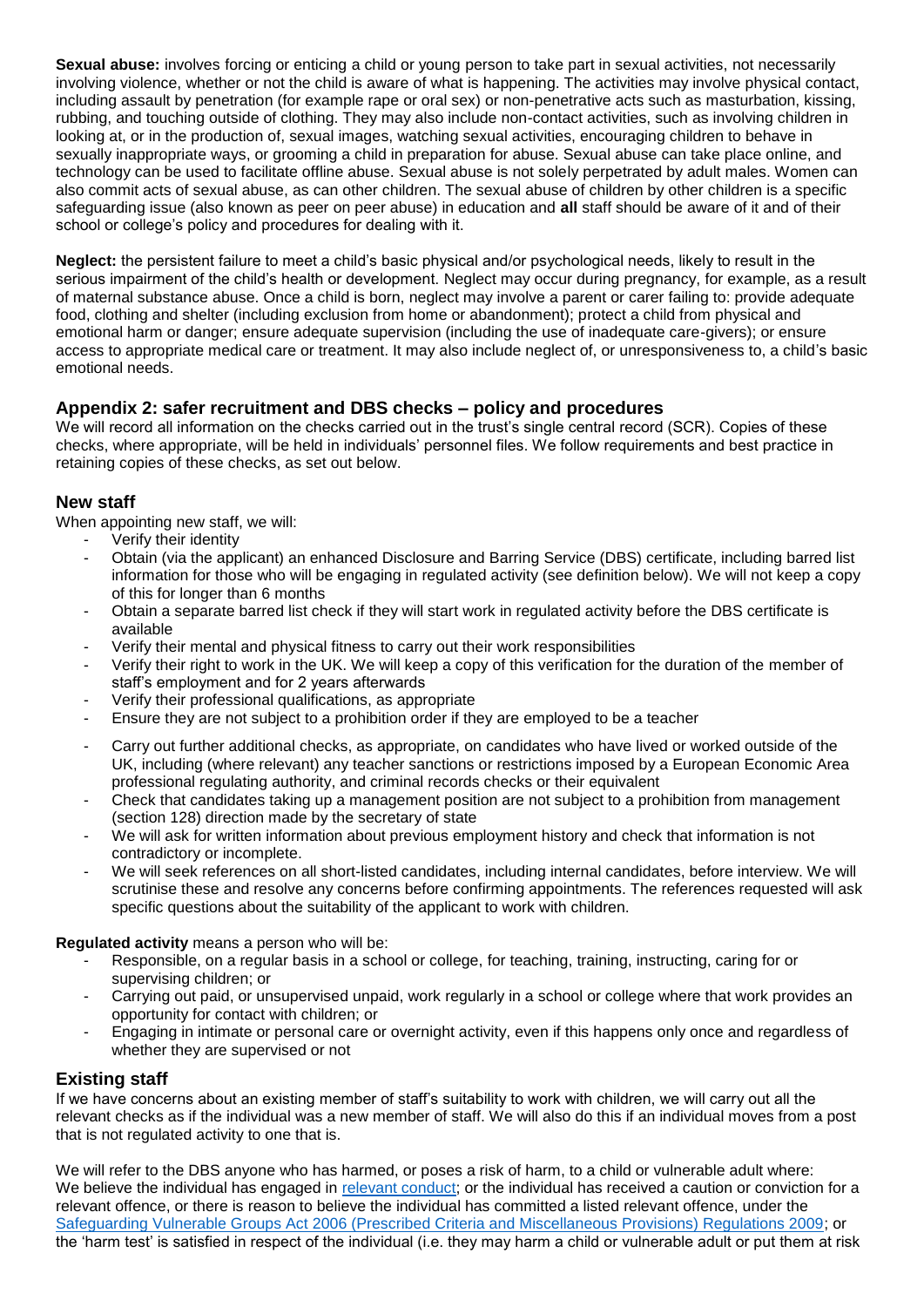of harm); and the individual has been removed from working in regulated activity (paid or unpaid) or would have been removed if they had not left.

# **Agency and third-party staff**

We will obtain written notification from any agency or third-party organisation that has carried out the necessary safer recruitment checks that we would otherwise perform. We will also check that the person presenting themselves for work is the same person on whom the checks have been made.

# **Contractors**

We will ensure that any contractor, or any employee of the contractor, who is to work at the trust has had the appropriate level of DBS check (this includes contractors who are provided through a PFI or similar contract). This will be:

An enhanced DBS check with barred list information for contractors engaging in regulated activity

An enhanced DBS check, not including barred list information, for all other contractors who are not in regulated activity but whose work provides them with an opportunity for regular contact with children

We will obtain the DBS check for self-employed contractors.

We will not keep copies of such checks for longer than 6 months.

Contractors who have not had any checks will not be allowed to work unsupervised or engage in regulated activity under any circumstances.

We will check the identity of all contractors and their staff on arrival at the school.

# **Trainee/student teachers**

We will ensure that all necessary checks are carried out such as DBS checks. Where full DBS checks are not complete trainee/student teachers will be supervised at all times.

# **Volunteers**

We will:

Never leave an unchecked volunteer unsupervised or allow them to work in regulated activity

Obtain an enhanced DBS check with barred list information for all volunteers who are new to working in regulated activity

Carry out a risk assessment when deciding whether to seek an enhanced DBS check without barred list information for any volunteers not engaging in regulated activity. We will retain a record of this risk assessment

# **Governors**

All governors will have an enhanced DBS check without barred list information.

They will have an enhanced DBS check with barred list information if working in regulated activity.

The chair of the board will have their DBS check countersigned by the secretary of state.

All governors and members will also have the following checks:

- A section 128 check (to check prohibition on participation in management under section [128 of the Education](https://www.legislation.gov.uk/ukpga/2008/25/section/128)  [and Skills Act 2008\)](https://www.legislation.gov.uk/ukpga/2008/25/section/128) where local governors have retained or been delegated any management responsibilities
- **Identity**
- Right to work in the UK
- Other checks deemed necessary if they have lived or worked outside the UK

# **Staff working in alternative provision settings**

Where we place a pupil with an alternative provision provider, we obtain written confirmation from the provider that they have carried out the appropriate safeguarding checks on individuals working there that we would otherwise perform.

# **Adults who supervise pupils on work experience**

When organising work experience, we will ensure that policies and procedures are in place to protect children from harm.

We will also consider whether it is necessary for barred list checks to be carried out on the individuals who supervise a pupil under 16 on work experience. This will depend on the specific circumstances of the work experience, including the nature of the supervision, the frequency of the activity being supervised, and whether the work is regulated activity.

# **Appendix 3: allegations of abuse made against staff**

This section of this policy applies to all cases in which it is alleged that a current member of staff or volunteer has:

- Behaved in a way that has harmed a child, or may have harmed a child, or
- Possibly committed a criminal offence against or related to a child, or
- Behaved towards a child or children in a way that indicates he or she would pose a risk of harm to children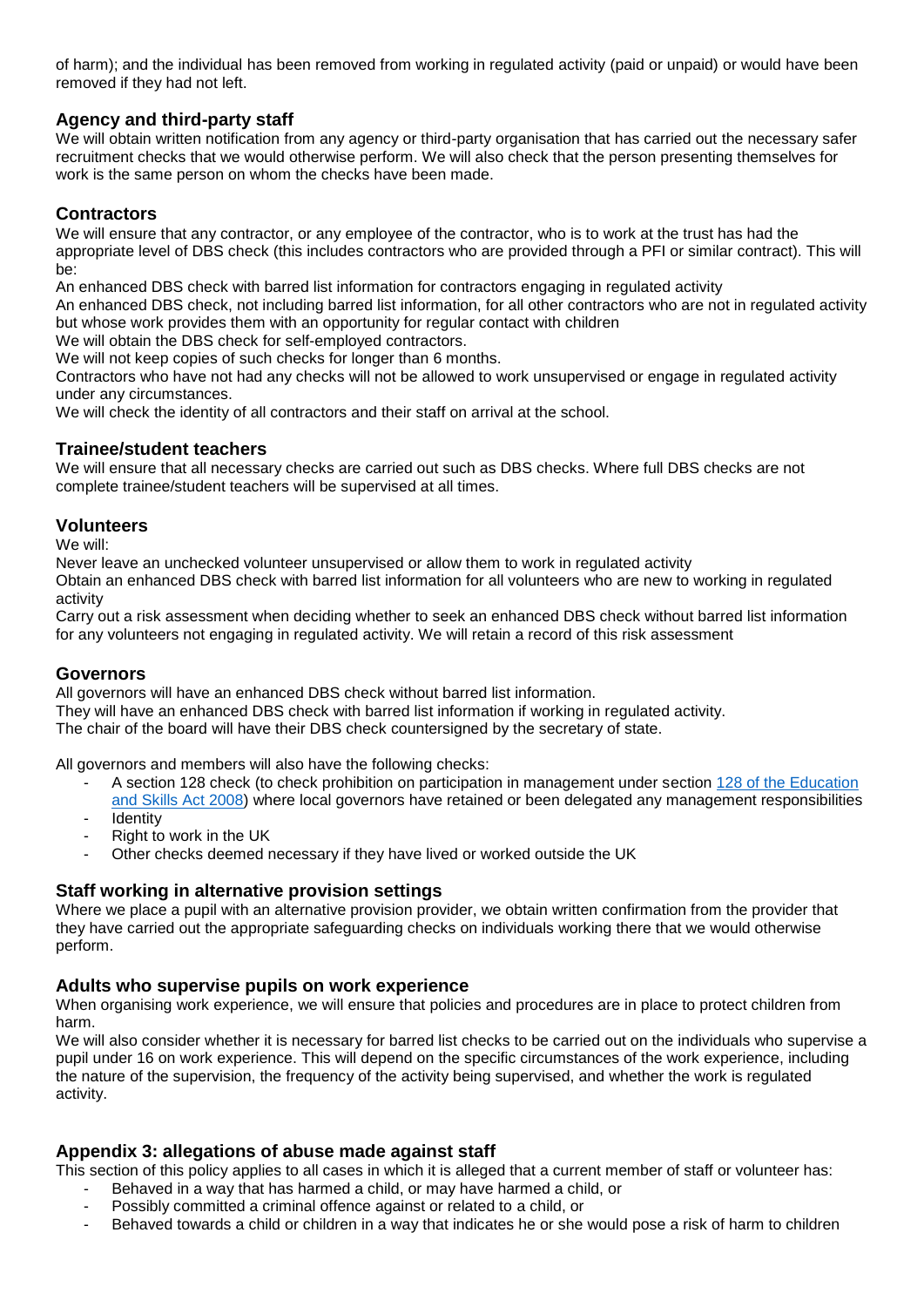It applies regardless of whether the alleged abuse took place on trust premises. Allegations against a teacher who is no longer teaching and historical allegations of abuse will be referred to the police.

We will deal with any allegation of abuse against a member of staff or volunteer very quickly, in a fair and consistent way that provides effective child protection while also supporting the individual who is the subject of the allegation. Our procedures for dealing with allegations will be applied with common sense and judgement.

# **Suspension**

Suspension will not be the default position and will only be considered in cases where there is reason to suspect that a child or other children is/are at risk of harm, or the case is so serious that it might be grounds for dismissal. In such cases, we will only suspend an individual if we have considered all other options available and there is no reasonable alternative.

Based on an assessment of risk, we will consider alternatives such as:

- Redeployment within the school so that the individual does not have direct contact with the child or children concerned
- Providing an assistant to be present when the individual has contact with children
- Redeploying the individual to alternative work so that they do not have unsupervised access to children
- Moving the child or children to classes where they will not come into contact with the individual, making it clear that this is not a punishment and parents have been consulted
- Temporarily redeploying the individual to another role in a different location, for example to an alternative site or other work for the school

# **Definitions for outcomes of allegation investigations**

**Substantiated:** there is sufficient evidence to prove the allegation

**Malicious:** there is sufficient evidence to disprove the allegation and there has been a deliberate act to deceive **False:** there is sufficient evidence to disprove the allegation

**Unsubstantiated:** there is insufficient evidence to either prove or disprove the allegation (this does not imply guilt or innocence)

**Unfounded**: to reflect cases where there is no evidence or proper basis which supports the allegation being made

# **Procedure for dealing with allegations**

In the event of an allegation that meets the criteria above, the headteacher (or potentially the chair of the local governing body where the headteacher is the subject of the allegation) – the 'case manager' – will take the following steps:

- Immediately discuss the allegation with the designated officer at the local authority. This is to consider the nature, content and context of the allegation and agree a course of action, including whether further enquiries are necessary to enable a decision on how to proceed, and whether it is necessary to involve the police and/or children's social care services. (The case manager may, on occasion, consider it necessary to involve the police *before* consulting the designated officer – for example, if the accused individual is deemed to be an immediate risk to children or there is evidence of a possible criminal offence. In such cases, the case manager will notify the designated officer as soon as practicably possible after contacting the police).
- Inform the accused individual of the concerns or allegations and likely course of action as soon as possible after speaking to the designated officer (and the police or children's social care services, where necessary). Where the police and/or children's social care services are involved, the case manager will only share such information with the individual as has been agreed with those agencies.
- Where appropriate (in the circumstances described above), carefully consider whether suspension of the individual from contact with children at the trust is justified or whether alternative arrangements such as those outlined above can be put in place. Advice will be sought from the designated officer, police and/or children's social care services, as appropriate.
- **If immediate suspension is considered necessary**, agree and record the rationale for this with the designated officer. The record will include information about the alternatives to suspension that have been considered, and why they were rejected. Written confirmation of the suspension will be provided to the individual facing the allegation or concern within 1 working day, and the individual will be given a named contact at the trust and their contact details.
- **If it is decided that no further action is to be taken** in regard to the subject of the allegation or concern, record this decision and the justification for it and agree with the designated officer what information should be put in writing to the individual and by whom, as well as what action should follow both in respect of the individual and those who made the initial allegation.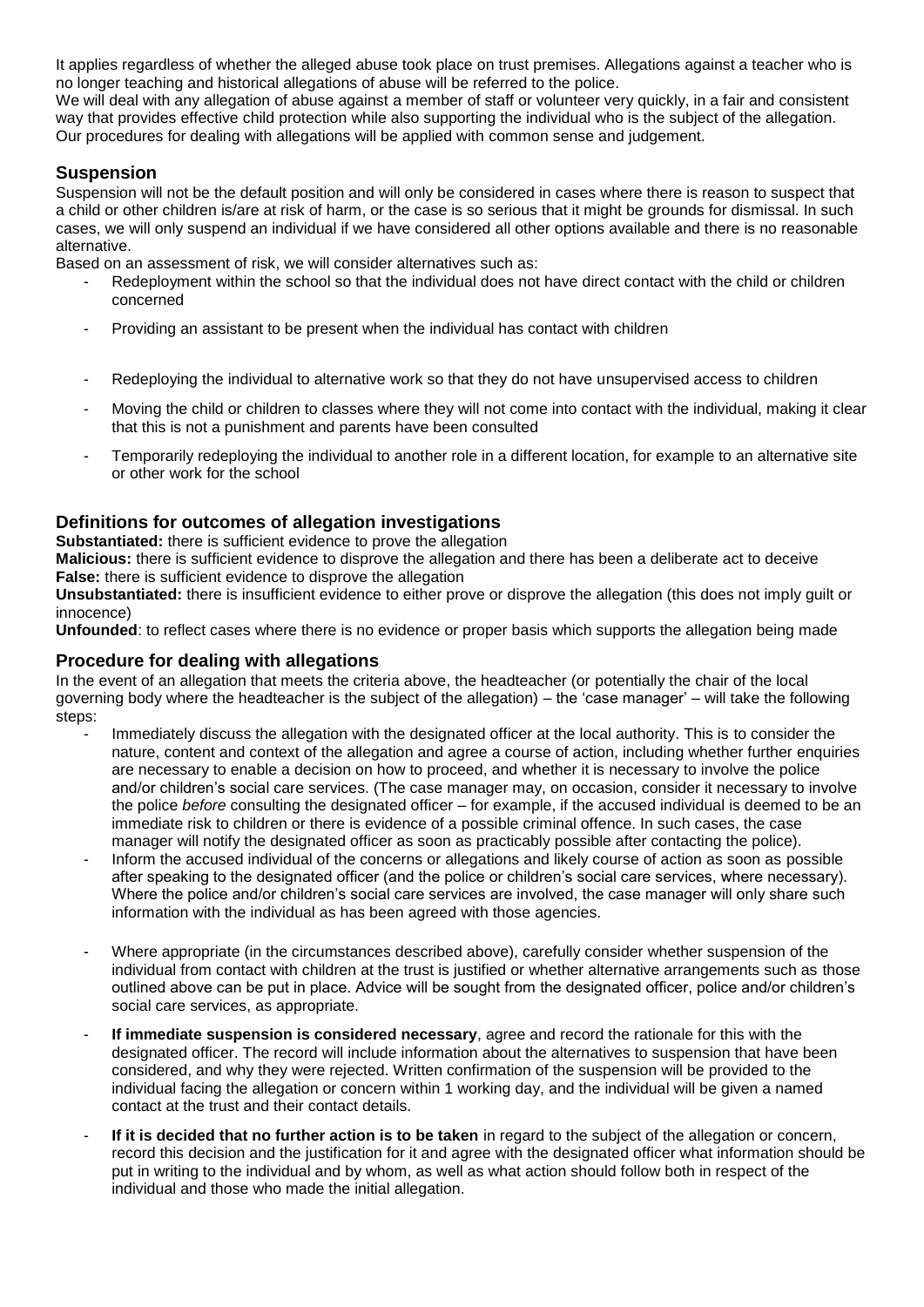- **If it is decided that further action is needed**, take steps as agreed with the designated officer to initiate the appropriate action on the premises and/or liaise with the police and/or children's social care services as appropriate.
- Provide effective support for the individual facing the allegation or concern, including appointing a named representative to keep them informed of the progress of the case and considering other support as appropriate (trade union representative/school counsellor).
- Inform the parents or carers of the child/children involved about the allegation as soon as possible if they do not already know (following agreement with children's social care services and/or the police, if applicable). The case manager will also inform the parents or carers of the requirement to maintain confidentiality about any allegations made against teachers (where this applies) while investigations are ongoing. Any parent or carer who wishes to have the confidentiality restrictions removed in respect of a teacher will be advised to seek legal advice.
- Keep the parents or carers of the child/children involved informed of the progress of the case and the outcome, where there is not a criminal prosecution, including the outcome of any disciplinary process (in confidence).
- Make a referral to the DBS where it is thought that the individual facing the allegation or concern has engaged in conduct that harmed or is likely to harm a child, or if the individual otherwise poses a risk of harm to a child.

# **Timescales**

Any cases where it is clear immediately that the allegation is unsubstantiated or malicious will be resolved within 1 week.

If the nature of an allegation does not require formal disciplinary action, we will institute appropriate action within 3 working days.

If a disciplinary hearing is required and can be held without further investigation, we will hold this within 15 working days.

# **Specific actions**

#### **Action following a criminal investigation or prosecution**

The case manager will discuss with the local authority's designated officer whether any further action, including disciplinary action, is appropriate and, if so, how to proceed, taking into account information provided by the police and/or children's social care services.

#### **Conclusion of a case where the allegation is substantiated**

If the allegation is substantiated and the individual is dismissed or the school ceases to use their services, or the individual resigns or otherwise ceases to provide their services, the case manager and the trust's personnel adviser will discuss with the designated officer whether to make a referral to the DBS for consideration of whether inclusion on the barred lists is required.

If the individual concerned is a member of teaching staff, the case manager and personnel adviser will discuss with the designated officer whether to refer the matter to the Teaching Regulation Agency to consider prohibiting the individual from teaching.

#### **Individuals returning to work after suspension**

If it is decided on the conclusion of a case that an individual who has been suspended can return to work, the case manager will consider how best to facilitate this.

The case manager will also consider how best to manage the individual's contact with the child or children who made the allegation, if they are still on the trust premises.

#### **Unsubstantiated or malicious allegations**

If an allegation is shown to be deliberately invented, or malicious, the headteacher, or other appropriate person in the case of an allegation against the headteacher, will consider whether any disciplinary action is appropriate against the pupil(s) who made it, or whether the police should be asked to consider whether action against those who made the allegation might be appropriate, even if they are not a pupil.

# **Confidentiality**

The school will make every effort to maintain confidentiality and guard against unwanted publicity while an allegation is being investigated or considered.

The case manager will take advice from the local authority's designated officer, police and children's social care services, as appropriate, to agree:

- Who needs to know about the allegation and what information can be shared
- How to manage speculation, leaks and gossip, including how to make parents or carers of a child/children involved aware of their obligations with respect to confidentiality
- What, if any, information can be reasonably given to the wider community to reduce speculation
- How to manage press interest if, and when, it arises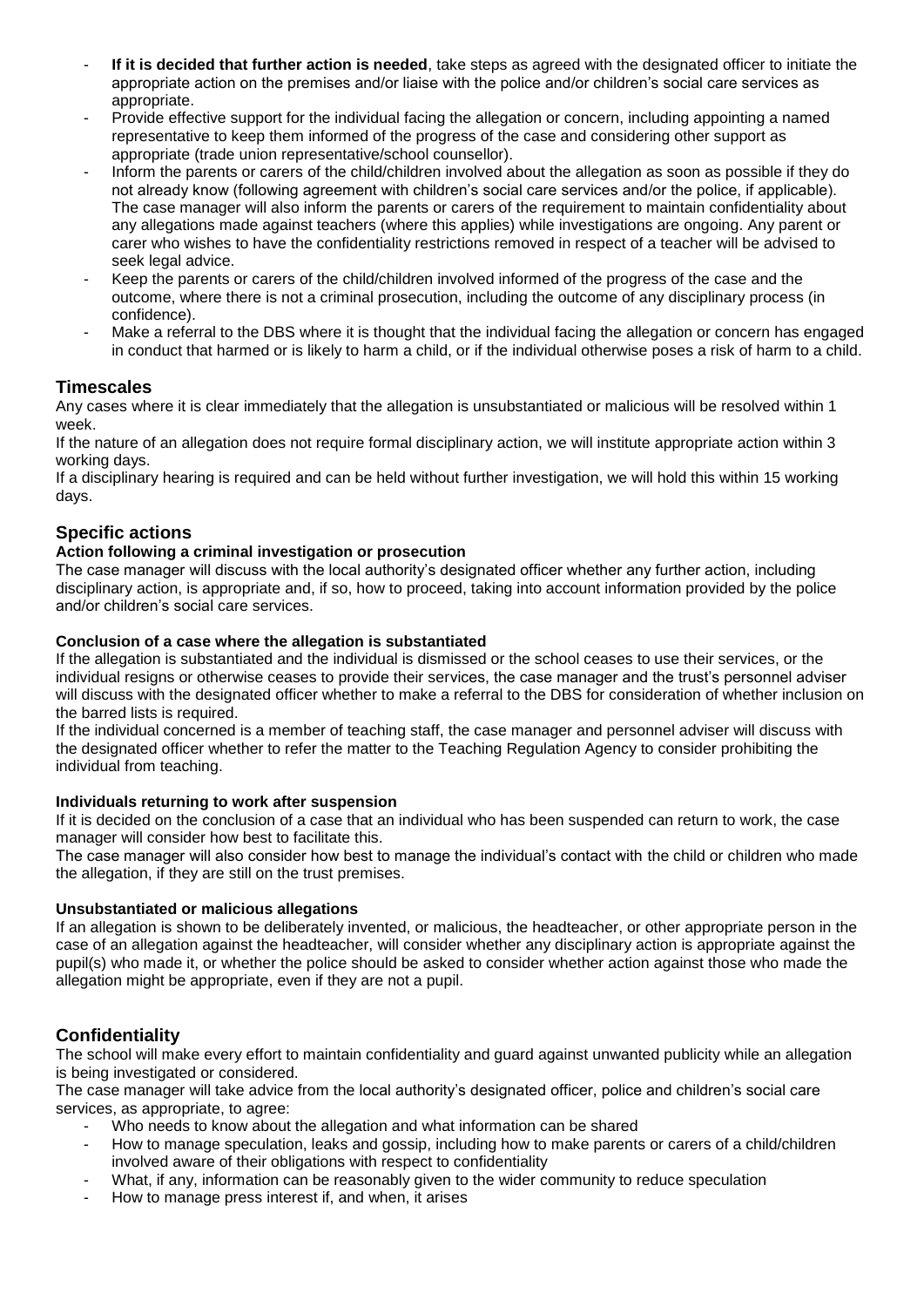# **Record-keeping**

The case manager will maintain clear records about any case where the allegation or concern meets the criteria above and store them on the individual's confidential personnel file for the duration of the case. Such records will include:

A clear and comprehensive summary of the allegation

Details of how the allegation was followed up and resolved

Notes of any action taken and decisions reached (and justification for these, as stated above)

If an allegation or concern is not found to have been malicious, the school will retain the records of the case on the individual's confidential personnel file and provide a copy to the individual.

Where records contain information about allegations of sexual abuse, we will preserve these for the Independent Inquiry into Child Sexual Abuse (IICSA), for the term of the inquiry. We will retain all other records at least until the individual has reached normal pension age, or for 10 years from the date of the allegation if that is longer. The records of any allegation that is found to be malicious will be deleted from the individual's personnel file.

# **References**

When providing employer references, we will not refer to any allegation that has been proven to be false, unsubstantiated or malicious, or any history of allegations where all such allegations have been proven to be false, unsubstantiated or malicious.

# **Learning lessons**

After any cases where the allegations are *substantiated*, we will review the circumstances of the case with the local authority's designated officer to determine whether there are any improvements that we can make to the school's procedures or practice to help prevent similar events in the future.

This will include consideration of (as applicable):

- Issues arising from the decision to suspend the member of staff
- The duration of the suspension
- Whether or not the suspension was justified
- The use of suspension when the individual is subsequently reinstated. We will consider how future investigations of a similar nature could be carried out without suspending the individual

# **Appendix 4: specific safeguarding issues**

# **Children missing from education**

A child going missing from education, particularly repeatedly, can be a warning sign of a range of safeguarding issues. This might include abuse or neglect, such as sexual abuse or exploitation or child criminal exploitation, or issues such as mental health problems, substance abuse, radicalisation, FGM or forced marriage.

There are many circumstances where a child may become missing from education, but some children are particularly at risk. These include children who:

- Are at risk of harm or neglect
- Are at risk of forced marriage or FGM
- Come from Gypsy, Roma, or Traveller families
- Come from the families of service personnel
- Go missing or run away from home or care
- Are supervised by the youth justice system
- Cease to attend a school
- Come from new migrant families

We will follow our procedures for unauthorised absence and for dealing with children who go missing from education, particularly on repeat occasions, to help identify the risk of abuse and neglect, including sexual exploitation, and to help prevent the risks of going missing in future. This includes informing the local authority if a child leaves the school without a new school being named and adhering to requirements with respect to sharing information with the local authority, when applicable, when removing a child's name from the admission register at non-standard transition points.

Staff will be trained in signs to look out for and the individual triggers to be aware of when considering the risks of potential safeguarding concerns which may be related to being missing, such as travelling to conflict zones, FGM and forced marriage.

If a staff member suspects that a child is suffering from harm or neglect, we will follow local child protection procedures, including with respect to making reasonable enquiries. We will make an immediate referral to the local authority children's social care team, and the police, if the child is suffering or likely to suffer from harm, or in immediate danger.

# **Child Sexual Exploitation (CSE) and Child Criminal Exploitation (CCE)**

Both CSE and CCE are forms of abuse that occur where an individual or group takes advantage of an imbalance in power to coerce, manipulate or deceive a child into taking part in sexual or criminal activity, in exchange for something the victim needs or wants, and/or for the financial advantage or increased status of the perpetrator or facilitator and/or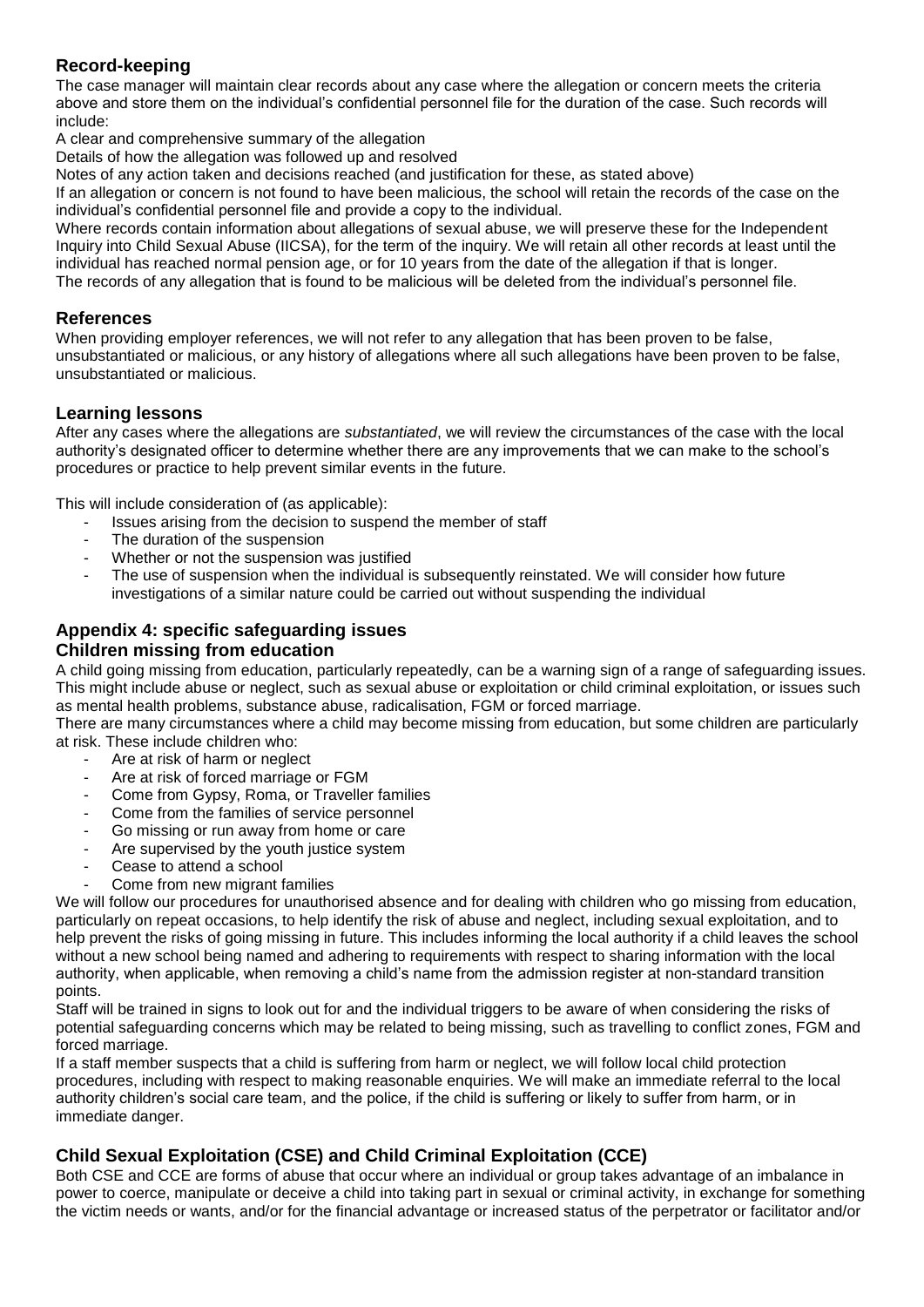through violence or the threat of violence. CSE and CCE can affect children, both male and female and can include children who have been moved (commonly referred to as trafficking) for the purpose of exploitation.

# **Child Criminal Exploitation (CCE)**

Some specific forms of CCE can include children being forced or manipulated into transporting drugs or money through county lines, working in cannabis factories, shoplifting or pickpocketing. They can also be forced or manipulated into committing vehicle crime or threatening/committing serious violence to others.

Children can become trapped by this type of exploitation as perpetrators can threaten victims (and their families) with violence, or entrap and coerce them into debt. They may be coerced into carrying weapons such as knives or begin to carry a knife for a sense of protection from harm from others. As children involved in criminal exploitation often commit crimes themselves, their vulnerability as victims is not always recognised by adults and professionals, (particularly older children), and they are not treated as victims despite the harm they have experienced. They may still have been criminally exploited even if the activity appears to be something they have agreed or consented to.

It is important to note that the experience of girls who are criminally exploited can be very different to that of boys. The indicators may not be the same, however professionals should be aware that girls are at risk of criminal exploitation too. It is also important to note that both boys and girls being criminally exploited may be at higher risk of sexual exploitation.

Further information about CCE including definitions and indicators can be found in the KCSIE document.

# **Child Sexual Exploitation (CSE)**

CSE is a form of child sexual abuse. Sexual abuse may involve physical contact, including assault by penetration (for example, rape or oral sex) or nonpenetrative acts such as masturbation, kissing, rubbing, and touching outside clothing. It may include non-contact activities, such as involving children in the production of sexual images, forcing children to look at sexual images or watch sexual activities, encouraging children to behave in sexually inappropriate ways or grooming a child in preparation for abuse including via the internet.

CSE can occur over time or be a one-off occurrence, and may happen without the child's immediate knowledge e.g. through others sharing videos or images of them on social media.

CSE can affect any child, who has been coerced into engaging in sexual activities. This includes 16 and 17 year olds who can legally consent to have sex. Some children may not realise they are being exploited e.g. they believe they are in a genuine romantic relationship.

Further information about CSE including definitions and indicators is included in the KCSIE document.

# **Mental Health**

**All** staff should be aware that mental health problems can, in some cases, be an indicator that a child has suffered or is at risk of suffering abuse, neglect or exploitation.

Only appropriately trained professionals should attempt to make a diagnosis of a mental health problem. Education staff, however, are well placed to observe children day-to-day and identify those whose behaviour suggests that they may be experiencing a mental health problem or be at risk of developing one.

Where children have suffered abuse and neglect, or other potentially traumatic adverse childhood experiences, this can have a lasting impact throughout childhood, adolescence and into adulthood. It is key that staff are aware of how these children's experiences, can impact on their mental health, behaviour, and education.

Schools and colleges can access a range of advice to help them identify children in need of extra mental health support, this includes working with external agencies. More information can be found in the mental health and [behaviour in schools guidance,](https://www.gov.uk/government/publications/mental-health-and-behaviour-in-schools--2) colleges may also wish to follow this guidance as best practice. Public Health England has produced a range of resources to support secondary school teachers to promote positive health, wellbeing and resilience among children. See [Rise Above](https://campaignresources.phe.gov.uk/schools/topics/mental-wellbeing/overview) for links to all materials and lesson plans.

If staff have a mental health concern about a child that is also a safeguarding concern, immediate action should be taken, following their child protection policy, and speaking to the designated safeguarding lead or a deputy.

# **Peer on peer abuse (child on child)**

**All** staff should be aware that children can abuse other children (often referred to as peer on peer abuse). And that it can happen both inside and outside of school or college and online. It is important that all staff recognise the indicators and signs of peer on peer abuse and know how to identify it and respond to reports.

All staff should understand, that even if there are no reports in their schools or colleges it does not mean it is not happening, it may be the case that it is just not being reported. As such it is important if staff have **any** concerns regarding peer on peer abuse they should speak to their designated safeguarding lead (or deputy).

It is essential that **all** staff understand the importance of challenging inappropriate behaviours between peers, many of which are listed below, that are actually abusive in nature. Downplaying certain behaviours, for example dismissing sexual harassment as "just banter", "just having a laugh", "part of growing up" or "boys being boys" can lead to a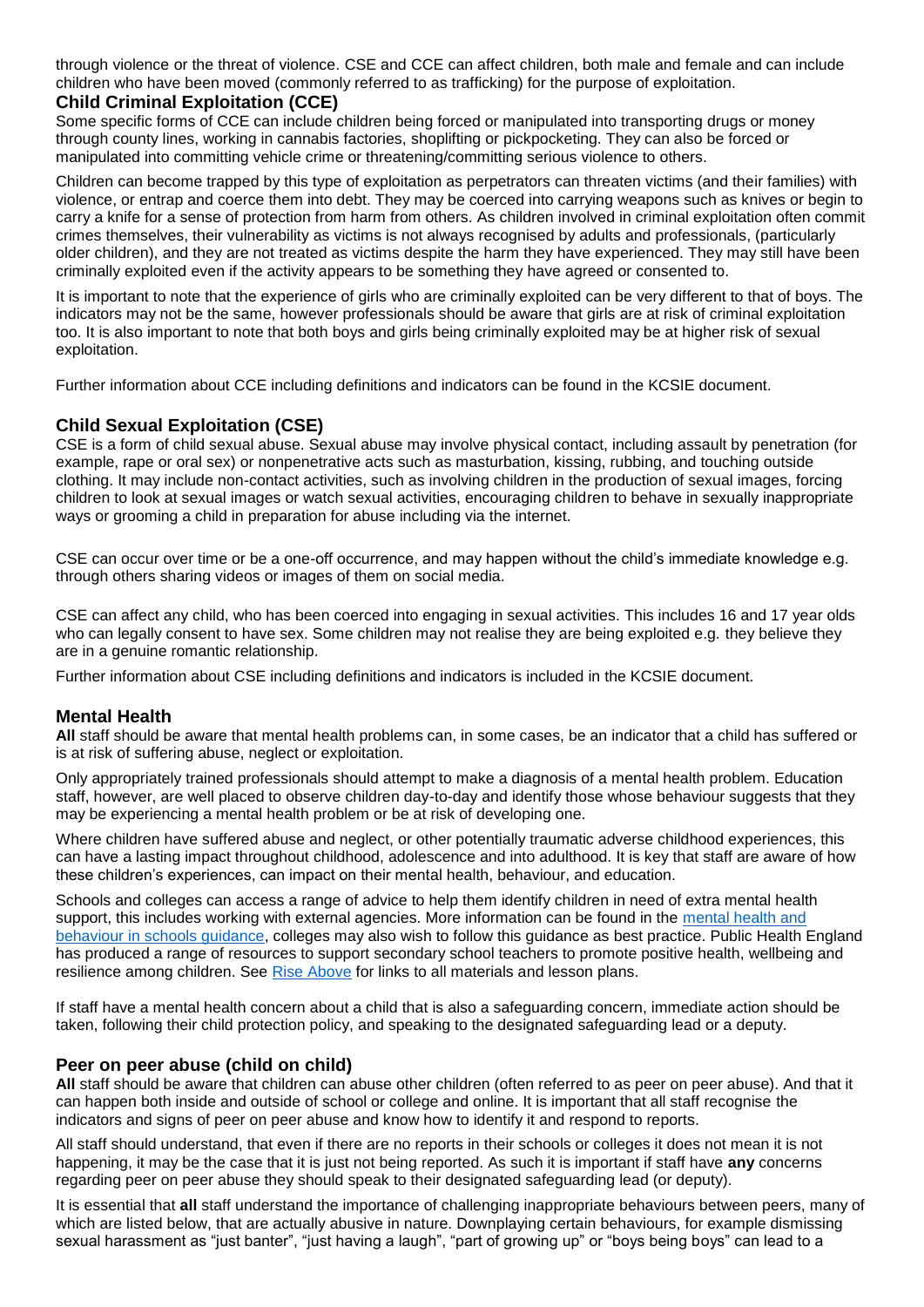culture of unacceptable behaviours, an unsafe environment for children and in worst case scenarios a culture that normalises abuse leading to children accepting it as normal and not coming forward to report it.

Peer on peer abuse is most likely to include, but may not be limited to:

- bullying (including cyberbullying, prejudice-based and discriminatory bullying);
- abuse in intimate personal relationships between peers;
- physical abuse such as hitting, kicking, shaking, biting, hair pulling, or otherwise causing physical harm (this may include an online element which facilitates, threatens and/or encourages physical abuse);
- sexual violence, such as rape, assault by penetration and sexual assault; (this may include an online element which facilitates, threatens and/or encourages sexual violence);
- sexual harassment, such as sexual comments, remarks, jokes and online sexual harassment, which may be standalone or part of a broader pattern of abuse
- causing someone to engage in sexual activity without consent, such as forcing someone to strip, touch themselves sexually, or to engage in sexual activity with a third party;
- consensual and non-consensual sharing of nude and semi-nude images and/or videos (also known as sexting or youth produced sexual imagery);
- upskirting, which typically involves taking a picture under a person's clothing without their permission, with the intention of viewing their genitals or buttocks to obtain sexual gratification, or cause the victim humiliation, distress or alarm; and
- initiation/hazing type violence and rituals (this could include activities involving harassment, abuse or humiliation used as a way of initiating a person into a group and may also include an online element).

**All** staff should be clear as to the school's or college's policy and procedures with regard to peer on peer abuse and the important role they have to play in preventing it and responding where they believe a child may be at risk from it.

# **Serious violence**

**All** staff should be aware of the indicators, which may signal children are at risk from, or are involved with serious violent crime. These may include increased absence from school, a change in friendships or relationships with older individuals or groups, a significant decline in performance, signs of self-harm or a significant change in wellbeing, or signs of assault or unexplained injuries. Unexplained gifts or new possessions could also indicate that children have been approached by, or are involved with, individuals associated with criminal networks or gangs and may be at risk of criminal exploitation

**All** staff should be aware of the range of risk factors which increase the likelihood of involvement in serious violence, such as being male, having been frequently absent or permanently excluded from school, having experienced child maltreatment and having been involved in offending, such as theft or robbery. Advice for schools and colleges is provided in the Home Office's [Preventing youth violence and gang involvement](https://www.gov.uk/government/publications/advice-to-schools-and-colleges-on-gangs-and-youth-violence) and its Criminal exploitation of children [and vulnerable adults: county lines](https://www.gov.uk/government/publications/criminal-exploitation-of-children-and-vulnerable-adults-county-lines) guidance.

# **Homelessness**

Being homeless or being at risk of becoming homeless presents a real risk to a child's welfare.

The DSL and deputy DSL will be aware of contact details and referral routes in to the local housing authority so they can raise/progress concerns at the earliest opportunity (where appropriate and in accordance with local procedures). Where a child has been harmed or is at risk of harm, the DSL will also make a referral to children's social care.

# **So-called 'honour-based' violence (including FGM and forced marriage)**

So-called 'honour-based' violence (HBV) encompasses incidents or crimes committed to protect or defend the honour of the family and/or community, including FGM, forced marriage, and practices such as breast ironing. Abuse committed in this context often involves a wider network of family or community pressure and can include multiple perpetrators.

All forms of HBV are abuse and will be handled and escalated as such. All staff will be alert to the possibility of a child being at risk of HBV or already having suffered it. If staff have a concern, they will speak to the DSL, who will activate local safeguarding procedures.

# **FGM**

The DSL will make sure that staff have access to appropriate training to equip them to be alert to children affected by FGM or at risk of FGM.

Section 8.3 of this policy sets out the procedures to be followed if a staff member discovers that an act of FGM appears to have been carried out or suspects that a pupil is at risk of FGM.

Indicators that FGM has already occurred include:

- A pupil confiding in a professional that FGM has taken place
- A mother/family member disclosing that FGM has been carried out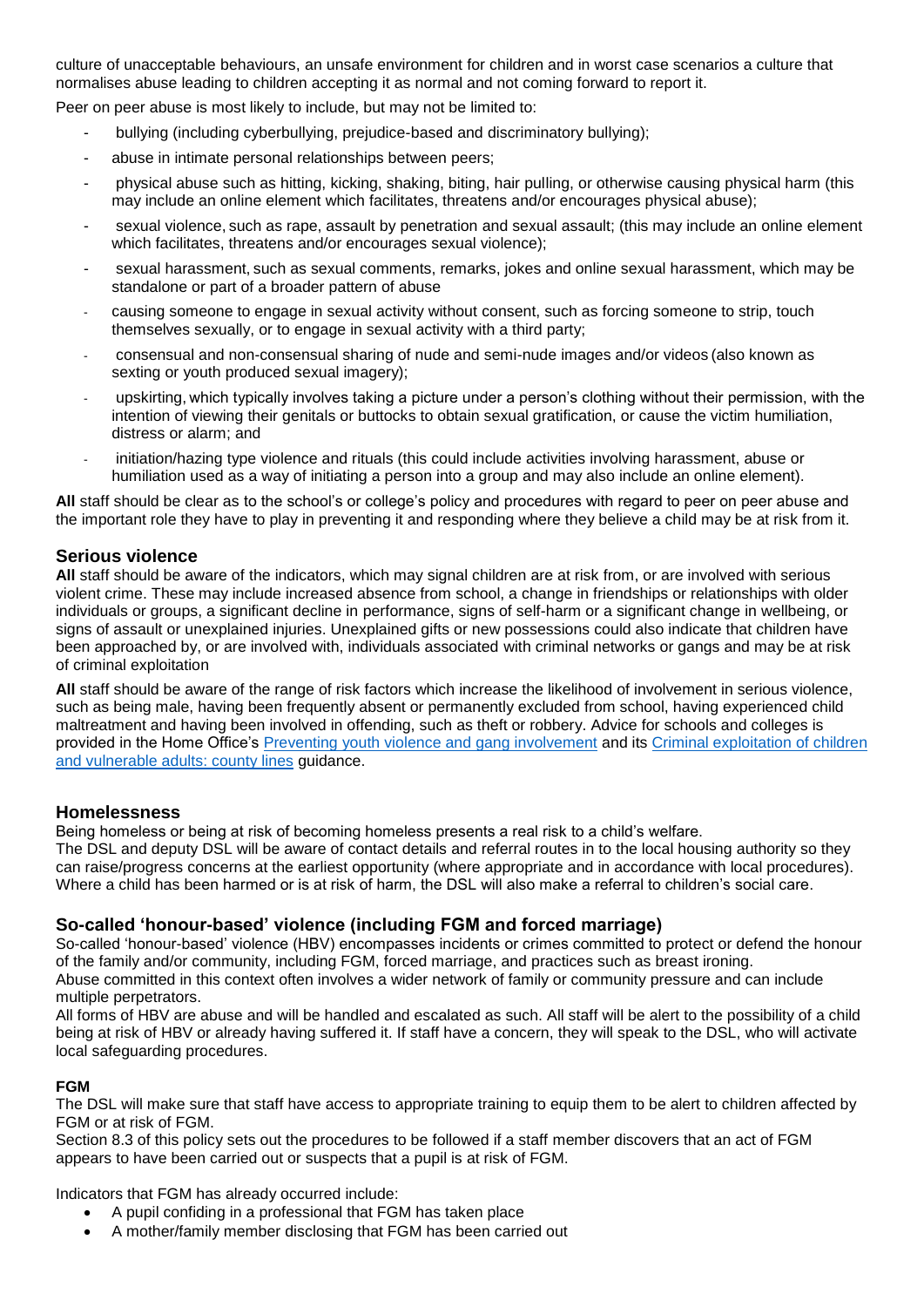A family/pupil already being known to social services in relation to other safeguarding issues

# A girl:

- Finding it hard to sit still for long periods of time (where this was not a problem previously)
- Spending longer than normal in the bathroom or toilet due to difficulties urinating
- Having frequent urinary, menstrual or stomach problems
- Avoiding physical exercise or missing PE
- Being repeatedly absent from school, or absent for a prolonged period
- Demonstrating increased emotional and psychological needs for example, withdrawal or depression, or significant change in behaviour
- Being reluctant to undergo any medical examinations
- Asking for help, but not being explicit about the problem
- Talking about pain or discomfort between her legs

Potential signs that a pupil may be at risk of FGM include:

- The girl's family having a history of practising FGM (this is the biggest risk factor to consider)
- FGM being known to be practised in the girl's community or country of origin
- A parent or family member expressing concern that FGM may be carried out
- A family not engaging with professionals (health, education or other) or already being known to social care in relation to other safeguarding issues

# A girl:

- Having a mother, older sibling or cousin who has undergone FGM
- Having limited level of integration within UK society
- Confiding to a professional that she is to have a "special procedure" or to attend a special occasion to "become a woman"
- Talking about a long holiday to her country of origin or another country where the practice is prevalent, or parents stating that they or a relative will take the girl out of the country for a prolonged period
- Requesting help from a teacher or another adult because she is aware or suspects that she is at immediate risk of FGM
- Talking about FGM in conversation for example, a girl may tell other children about it (although it is important to take into account the context of the discussion)
- Being unexpectedly absent from school
- Having sections missing from her 'red book' (child health record) and/or attending a travel clinic or equivalent for vaccinations/anti-malarial medication

The above indicators and risk factors are not intended to be exhaustive.

# **Forced marriage**

Forcing a person into marriage is a crime. A forced marriage is one entered into without the full and free consent of one or both parties and where violence, threats, or any other form of coercion is used to cause a person to enter into a marriage. Threats can be physical or emotional and psychological.

Staff will receive training around forced marriage and the presenting symptoms. We are aware of the 'one chance' rule, i.e. we may only have one chance to speak to the potential victim and only one chance to save them. If a member of staff suspects that a pupil is being forced into marriage, they will speak to the pupil about their concerns in a secure and private place. They will then report this to the DSL.

The DSL will:

- Speak to the pupil about the concerns in a secure and private place
- Activate the local safeguarding procedures and refer the case to the local authority's designated officer
- Seek advice from the Forced Marriage Unit on 020 7008 0151 or [fmu@fco.gov.uk](mailto:fmu@fco.gov.uk)
- Refer the pupil to an education welfare officer, pastoral tutor, or school counsellor, as appropriate

# **Preventing radicalisation**

Radicalisation refers to the process by which a person comes to support terrorism and forms of extremism. Extremism is vocal or active opposition to fundamental British values, such as democracy, the rule of law, individual liberty, and mutual respect and tolerance of different faiths and beliefs.

Schools have a duty to prevent children from being drawn into terrorism. The DSL will undertake Prevent awareness training and make sure that staff have access to appropriate training to equip them to identify children at risk. We will assess the risk of children in our school being drawn into terrorism. This assessment will be based on an understanding of the potential risk in our local area, in collaboration with our local safeguarding partners and local police force.

We will ensure that suitable internet filtering is in place and equip our pupils to stay safe online at school and at home. There is no single way of identifying an individual who is likely to be susceptible to an extremist ideology. Radicalisation can occur quickly or over a long period.

Staff will be alert to changes in pupils' behaviour.